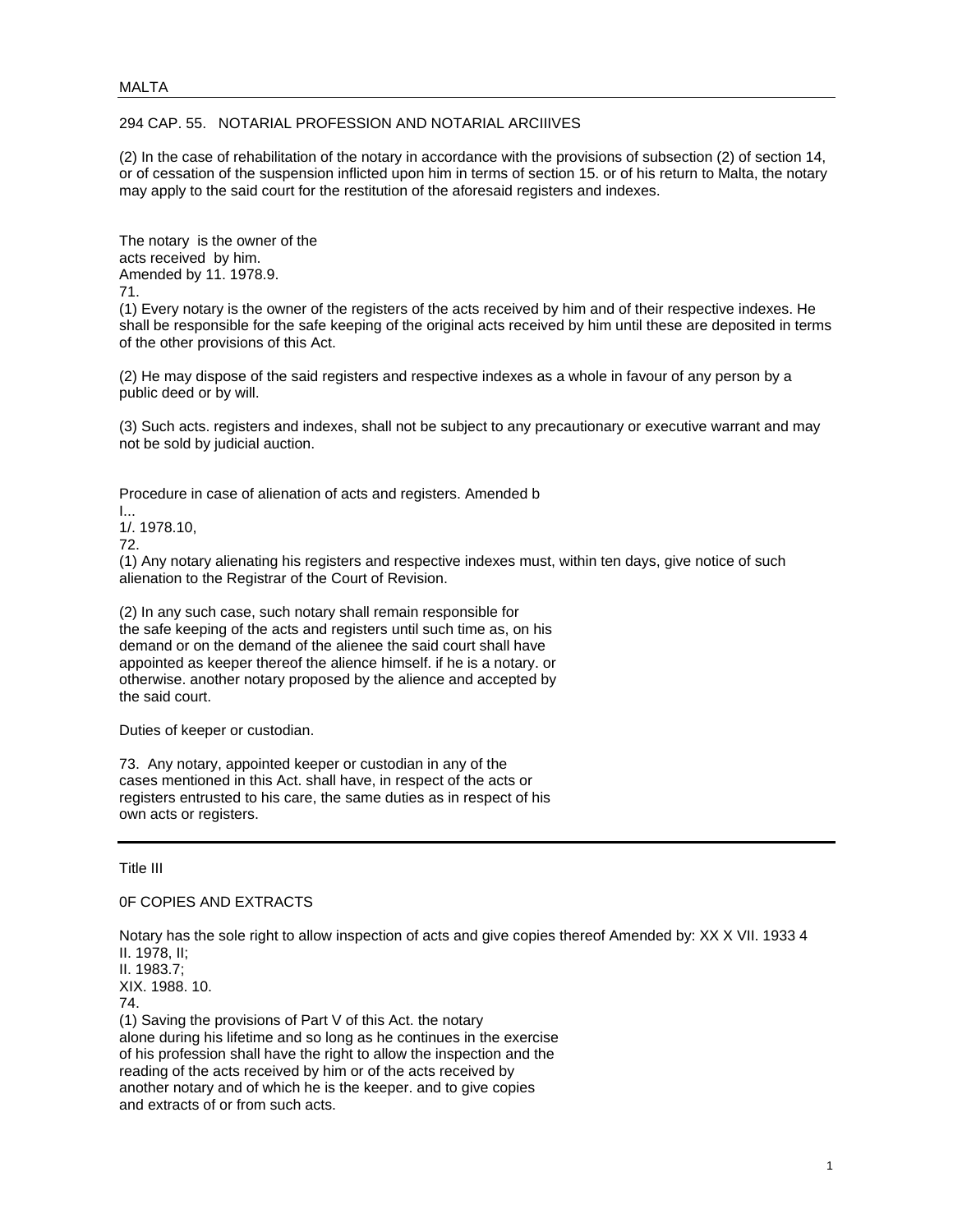NOTARLAL PROFESSION AND NOTARIAL ARCHIVES [CAP. 55. P. 295 Notary is bound to give copies. Exceptions.

(2) 'The notary is bound to give any copy or extract required by any person:

Provided that he may refuse to give any such copy or extract, if the person requiring the same shall not deposit with him the amount of fees and expenses, or until full payment of the fees, accessorv charges and expenses shall have been made.

(3) The notary shall not permit the inspection or the reading of any will or give any Copy of or extract from such will. during the lifetime of the testator, except to the testator himself or to a person holding a special authority from him duly authenticated, or to other persons in the presence of the testator, saving the provisions of subsection (2) of section 68 and of subsection (4) of section 81.

#### Cap. 16

(4) Saving the provisions of sections 205 and 207 of the Civil Code. the notary shall not on the mere allegation of the death of a testator give any copy of a will, or make its contents or even its existence known to any person, unless such person produces an abstract of the act of death of the testator which abstract shall be retained by the notary.

(5) Where a copy of a will, whether authenticated or not. is issued –

(a) the notarv shall state in writing at the end thereof:

(i) to whom such copy has been issued. (ii) where the copy has not been issued to the tes(ator himself, that he has ascertained either that the testator is dead or that the person to whom the copy is to be given is duly authorized to receive it;

(b) when the testator is still alive, the person to whom the copy is given shall on receipt thereof sign such copy in the presence of the notarv.

(6) The provisions of subsection (4) and of subparagraph (ii) of paragraph (a) and of paragraph (b) of subsection (5) of this section shall not apply where one hundred years have elapsed after the making of the will.

How copies and extracts are to be written

75.

(1) The provisions of section 30 as to the manner in which the original acts are to be written, and any variation, addition or cancellation is to be made, shall apply also to copies and extracts issued from acts or registers:

296 CAP. 55.) NOTARIAL PROFESSION AND NOTARIAL ARCHIVES

Provided that any variation or addition made in the original act or in the register as provided in the said section and in section 59 shall be copied out in its proper place in the body of the act and not by means of a marginal note.

(2) Copies may also be printed or prepared by other mechanical means, provided the impression of the characters be made with indelible ink.

(3) The notary, however, may not remove from hits office the original acts or registers even for the purpose of preparing copies as provided in subsection (2).

Contents of copies and extracts. 76.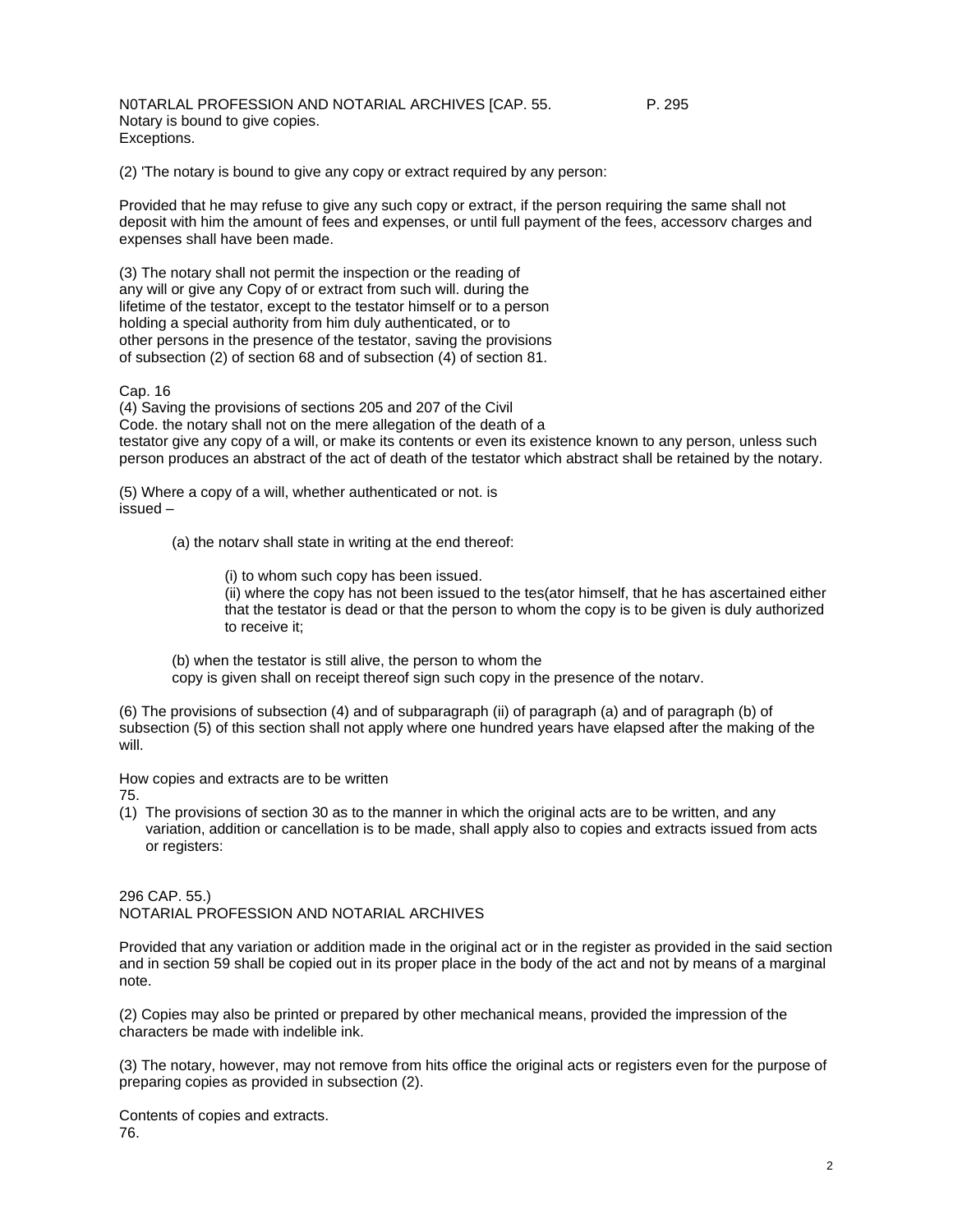(1) A copy contains a faithful transcription of an act in conformity with the original.

(2) An extract contains a faithful transcription of one or more parts of an act in conformity with the original: it must always reproduce the commencement and the conclusion or the act.

Issue and authentication of copies.

77.

(1)Every copy and extract shall bear at the end, the date of its issue and shall be authenticated by the notary who shall aflix his signature thereto and the words "in conformity with the original, or other similar declaration.

(2) If the copy or extract consists of more than one Ieaf, each leaf shall be signed in the margin by the notary or Archivist.

(3) The notary shall transcribe at the end of every copy all the annexes to the original act unless the person requiring such copy shall have dispensed him therefrom, in which case the notary shall make a mention of such fact in the copy.

(4) The notary shall transcribe at the end of every copy the references to other acts entered in the original act.

Declaration where a paleographer. photographer or other expert is employed.

78. Where. for the purpose of interpreting or reproducing any act, owing to its antiquity or to its special nature or to the language in which it is written, or for the purpose of reproducing any impression or design, a paleographer, photographer or other expert has been employed, the notary or Archivist may not certify that the interpretation or the reproduction conforms to the original, but only that it has been made from the original which is under his custody or exists in the Archives.

NOTARIAL PROFESSION AND NOTARIAL ARCHIVES [CAP. 55. P. 297

Title IV

OF ACTS WHICH ARE DELIVERED IN ORIGINAL TO THE PARTIES, OF THE AUTHENTICATION ANO LEGALIZATION OF SIGNATURES OR CROSS-MARKS

Acts wich may be given out in original.

79.

The notary may give out to the parties in the original, besides the applications and other acts relating to matters of voluntary jurisdiction prepared by him, the following acts only -

(a) the proces-verbaux.

(b) the authentications of signatures and cross-marks; and

(c) the acts and certificates referred to in paragraphs (c) (d), (e), (g) and (h) of subsection (2) of section (2).

Authentication of signatures or cross-marks.

80.

(1) The authentication of the signatures or cross-marks set at the end of any private writing and in the margin of the intermediate sheets thereof, must be written out under such signatures or cross-marks, and must contain a declaration that the same were set in the presence of' the notary and of the witnesses and attestors, if any, with the date and indication of the place:

Provided that as regards the signatures or cross-marks in the margin and in the intermediate sheets, the signature of the notary alone, under such signatures or cross-marks shall be sufficient.

(2) The notary does not assume any responsibility for any nullity or irregularity contained in any writing authenticated by him, except where such writing contains any stipulations contrary to good morals.

Title V

OF FEES, CHARGES AND OTHER EXPENSES DUE TO NOTARIES

Fees payable to notary. 81.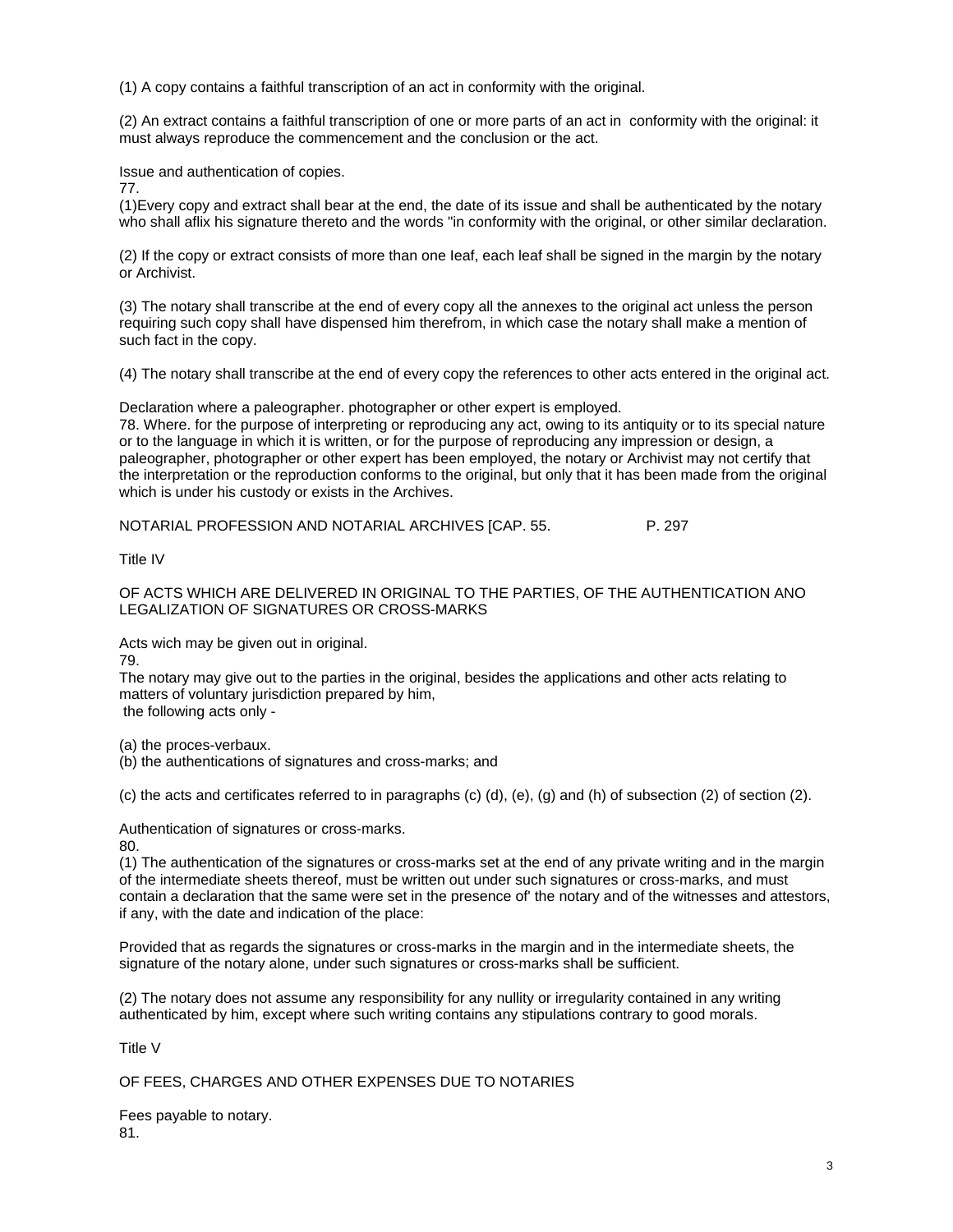(1) The notarv is entitled to receive from the parties in respect of every act, copy or extract as well as in respect of any other professional service under section 2, a fee, in addition to the reimbursement of the expenses and to other accessory charges.

(2) If the act is null for any cause attributable to the notary, the notary shall not be entitled to any fee or to the reimbursement of the expenses or to any other charge.

CAP. 55) NOTARIAL PROFESSION AND NOTARIAL ARCHIVES P. 298

(2) The fees and the accessory charges payable to the notary shall be those fixed in the Tariff relating to the Notarial Profession and the Notarial Archives in the Schedule annexed to this Act.

(3) Such fees and charges shall be taxed by the court of voluntary jurisdiction, which, for the purpose of taxing the fees due in respect of a will, during the lifetime of the testator, may cause the contents of such will to be examined by its deputy registrar, after administering to him the oath to maintain secrecy in regard to all the provisions of such will.

W here act contains several distinct covenants. 82. If the act contains several distinct convenants a fee shall be due in respect of each of such covenants.

Expenses and fees to be noted on copies. 83.

The notary shall, at the foot or in the margin of every copy or extract, make a note duly signed by him, of the relative expenses, fees and charges.

Join( and several liability of parties towards notary.

84.

The parties are jointly and severally liable towards the notary for the payment of the fees and charges due to him as well, as for the reimbursement of the expenses, except in the case of services rendered by the notary in the exclusive interest of one or some of the parties only.

# PART IV

# OF THE NOTARIAL COLLEGE AND OF T14E NOTARIAL COUNCIL

Notarial College.

85.

The Notarial College whose object shall be to promote the welfare and progress of the notarial profession, shall be composed of all the notaries actually practising their profession in Malta and Gozo.

Notarial Council. 86. (1) The direction and management of the Notarial College shall be entrusted to a committee called the Notarial Council, elected annually from among the members of the College. NOTARIAL PROFESSION AND NOTARIAL ARCHIVES [CAP. 55- p.298A

(2) The names of the members composing the Notarial Council shall be published in the Government Gazette.

Notarial council to communicate with the Govermment. and viceversa.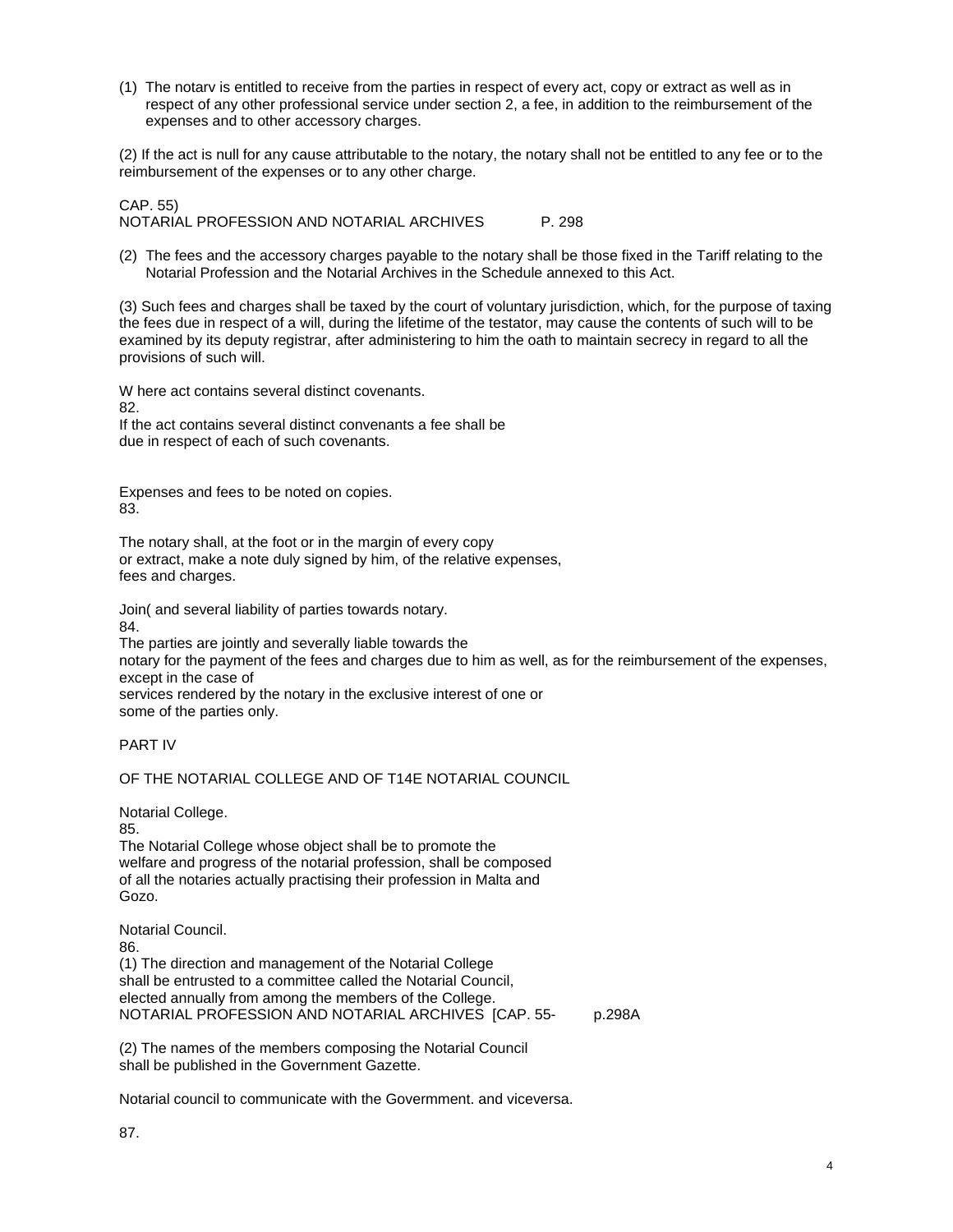The Notarial Council shall communicate with the Government and the Government with the Council on all matters affecting the profession or connected therewith.

Duties of Notarial Council

88.

The Notarial Council shall, of its own motion or on the complaint of any person, inquire to the professional conduct of any notary which is considered to be repugnant to the decorum of his profession, or into any, charge of negligence or abusc made against any notary in the exercise of his profession or in connection

with professional matters, unless the power to take cognizance of and, deal with such conduct or charge of abuse or negligence is vested in some other authority under this Act or any other law for the time being in force.

Power of Council to admonish notars Amended by XI 1937, 12; IX 46 of 1965 LV III 1974, 68 89.

If on any such inquiry, the Notarial Council is satisfied that a notarv has been guilty of any such conduct, abuse or negligence as mentioned in the last preceding section, the Council shall have the power to admonish such notary and shall report the case to the Attorney General and to the Court of Revision

Conditions for validity of a decision of Council Amended by: XL, 1937 12 LN 46 of 1965 LX 1974 68

90.

No admonition shall be made nor shall any case be reported to the Attorney General and to the Court of Revision, as provided in the last preceding section, unless the notary concerned shall have had full opportunity to defend himself, and no decision of the Notarial Council shall be valid unless it has been agreed by at least two-thirds of the members of the Council.

Right of appeal to Court of Revision.

91.

Any notary on whom any punishment has been inflicted uinder the provisions of sections 88 and 89, may appeal to the Court of Revision of Notarial Acts, by an application to be filed within fifteen days from the date on which notice has been given to him of the punishment so inflicted, and such court shall have power to reverse the decision of, or to vary the punishment inflicted by the Notarial Council.

PoAcr it MjKC

92.

The Notarial Council shall have power to make regulations respecting the functions and duties of the Notarial College and of the Notarial Council, the meetings to be held by the College and by the Council, the procedure to be followed at such meetings, and the ...

CAP. 55.) NOTARIAL PROFESSION AND NOTARIAL ARCHIVES P.298B

...payment of a fee by the members of the College. as well as all other regulations which may be deemed necessary or expedient for the maintenance of the College and the furtherance of its object.

Such regulations to be approved by the Minister responsible for justice. Amended by: XXV 1962. 4., L.N. 4 of 1963: XXXI. 1966. 2.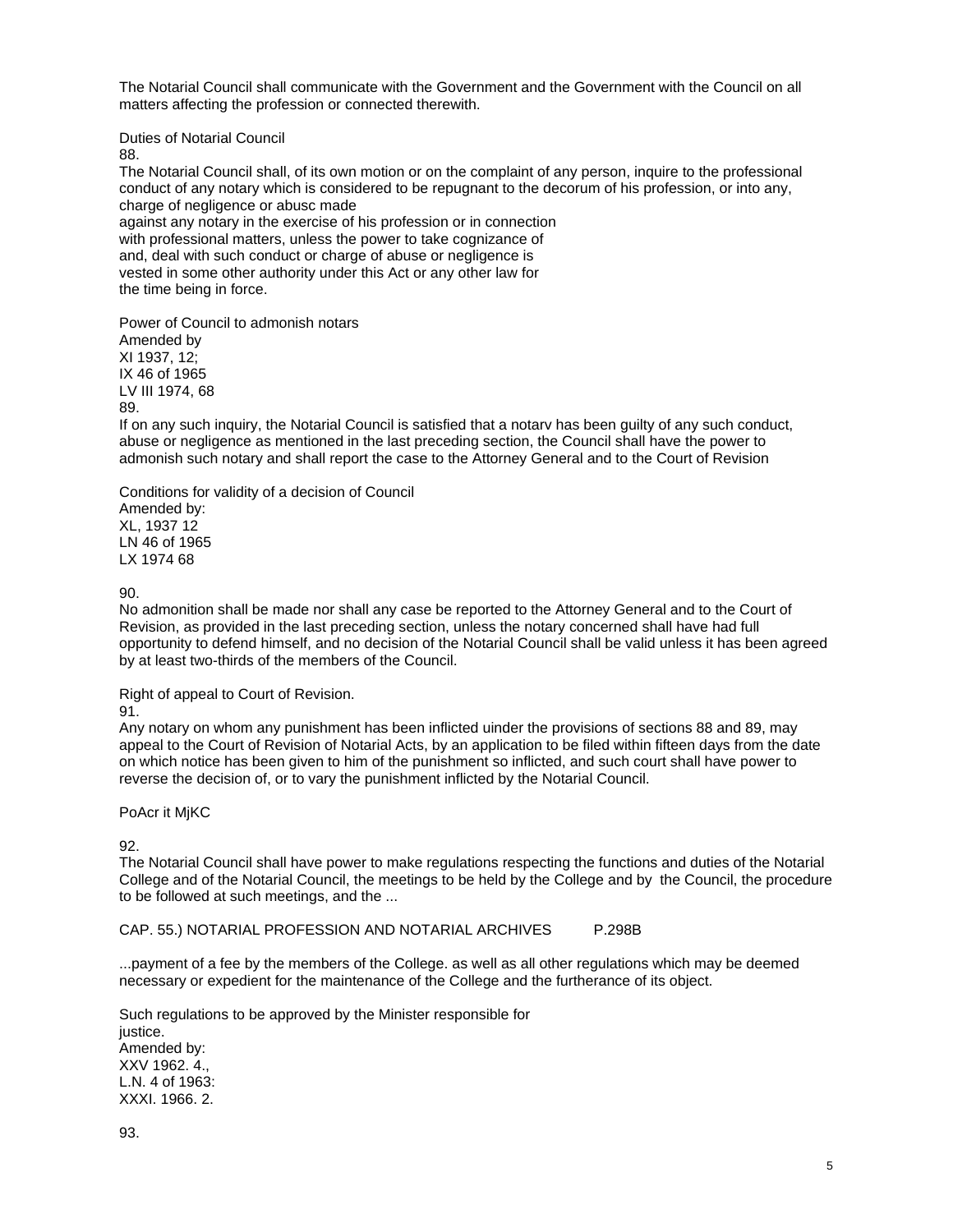The regulations mentioned in the last preceding section Shall, before coming into operation, be submitted to the Minister responsible for justice to be approved by him.

Minister responsible for justice shall have Power to dissolve the Notarial Council. Amended by: XXV. 196~.4. L.N. 4 of 1963: XXXI. 1966.?.

## 94.

If the Notarial Council fails to comply with the requirements of section 88, the Minister responsible for justice shall have power to dissolve the same and direct the election of a new Council.

### PART V

### OF THE NOTARIAL ARCHIVES

Archives and officers thereof.

95.

(1) There shall be two Archives, one in Malta for the preservation of the deeds received by notaries during their residence in the Island of Malta. and another at Gozo, for the

preservation of the deeds received by notaries during their residence in the Island of Gozo or Comino.

(3) Each of the said Archives shall have a Keeper or Archivist, who shall be also the treasurer thereof, and such other personnel as shall be necessary for the requirements of the service.

The Archivist oaths shall take of allquance and office. Cap. 12.

(3) Before entering upon the exercise of his office, the Archivist shall take before the Court of Appeal the oath of allegiance interms of section 10 of the Code of Organization and Civil Procedure, and the oath of office as follows:

"I, ........., promise and swear, that I will , faithfully, observe all the laws of Malta and that I will faithfully and with all honesty and exactness carry out the duties of Keeper of the Archives to the best of my knowledge and ability, So help me God".

Appointment of Archivist. 96. (1) The Keeper or Archivist shall be selected and appointed by the Prime Minister.

NOTARIAL PROFESSION AND NOTARIAL AROUVES [CAP. 55. P.299 Amendded by: XXXI 1946, 5 LN 4 of 1965 XXX 1973,10 1978.12 In the case of absence or other lawful impediment of the Keeper or Archivist, his duties shall be carried out by such officer as may be designated by the Minister responsible for justice or in accordance with arrangements made by the said Minister.

Incompatibility of office with any other public office.

(2) Saying, as rcgards the office orChief Notary to Government or of Notary to Government, the provisions of subsection (3) of section 22, the office of Archivist or other officer attached to the Archives shall be incompatible with the exercise of the notarial or any othes profession and with any other public office.

Acts deposited for preservation in the Archives of Malta. Amended by;

97.

In the Archives of Malta there shall he deposited for preservation –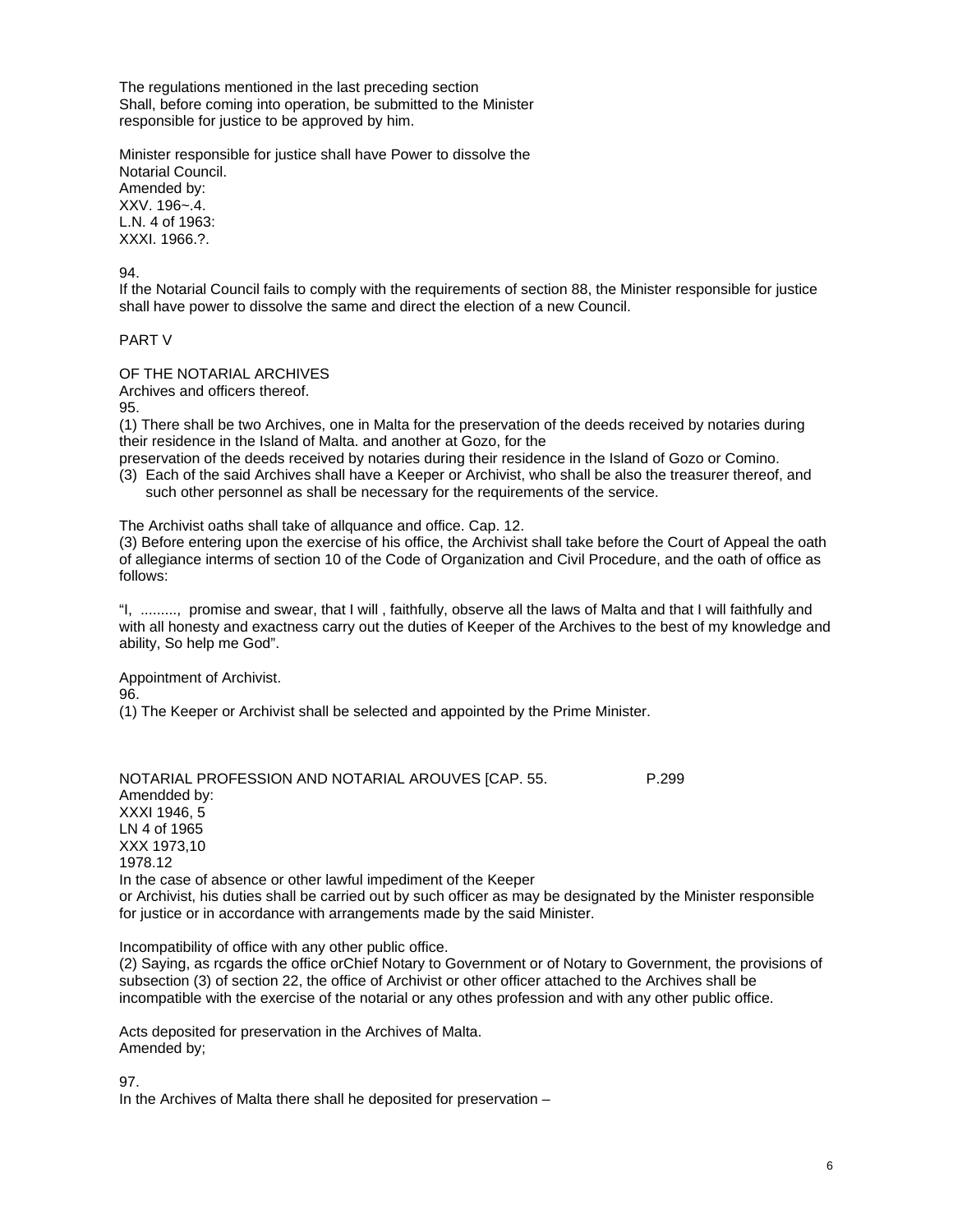(a) all original notarial acts received by deceased notaries previously residing in Malta, with the rcspective indexes;

(b) all the oriainid notarial acts received by notaries residing in Malta who, for any cause whatsoever, have ceased to exercise the notarial profession, with the respective indexes;

(c) all the original notarial acts received by notaries residing in Malta. with the respective indexes, when such acts and indexes rcquire to he deposited in the Archives or arc seized under the provision of this Act;

(d) all the registers of notarial acts received by notaries residing in Malta when such registers belong to the Government, or belong to private parties but, for any reason whatsoever, have no Keeper or notary delegate, or when such registers are seized from the possession of such notaries for any lawful cause under this Act;

(e) the copies deposited in terms of section 54 of this Act.

Acts, deposited for preservation in the Archives of Gozo, II 1983.9 98. In the Archives of Gozo there shall be dcposited for preservation -

(a) all the original notarial acts received by deceased notaries previously residing in the Island of Gozo or of Comino, with the respective indexes:

(b) all the original notarial acts received by notaries residing in Gozo or Comino, who, for any cause whatsoever, have ceased to exercise the notarial profession, with the respective indexes;

(c) all the original notarial acts received by notaries residing in Gozo or Cornino. with the respective indexes, when such acts and indexes require to be deposited in the Archives or are seized under the provisions of this Act:

(d) all the registers of notarial acts received by notaries residing in Gozo or Comino when such registers belong to the Government, or belong to private parties

CAP. 55,1 NOTARIAL PROFESSION AND NOTARIALARCHIVES P.300

But, for any reason whatsoever. have no keeper or notary delegate, or, when such registers are seized from the possession of such notaries for any lawful cause under this Act;

(e) The copies deposited in terms of section 53 of this Act.

Ss. 68 and 69 to apply to acts deposited in the Archives.

99. The provisions of sections 68 and 69 shall apply to the acts, registers and indexes kept in the Archives.

Duties and responsibilities of Arcliivisi. Amended by: XI. 1937.12, L.N. 46 of 1965- LVIII 1974,68, 100. The Archivist shall be the lawful representative of the Archives, he shall be responsible for the custody and preservation of all the documents deposited therein, as well as for the proper management of the Archives, and shall report to the Attorney General any contravention committed by any notary or other person for non-compliance with the provisions relating to the Archives.

Archivist to collcct (Cos. Archives. A mended bi, X X X 1. 1946.6. 101.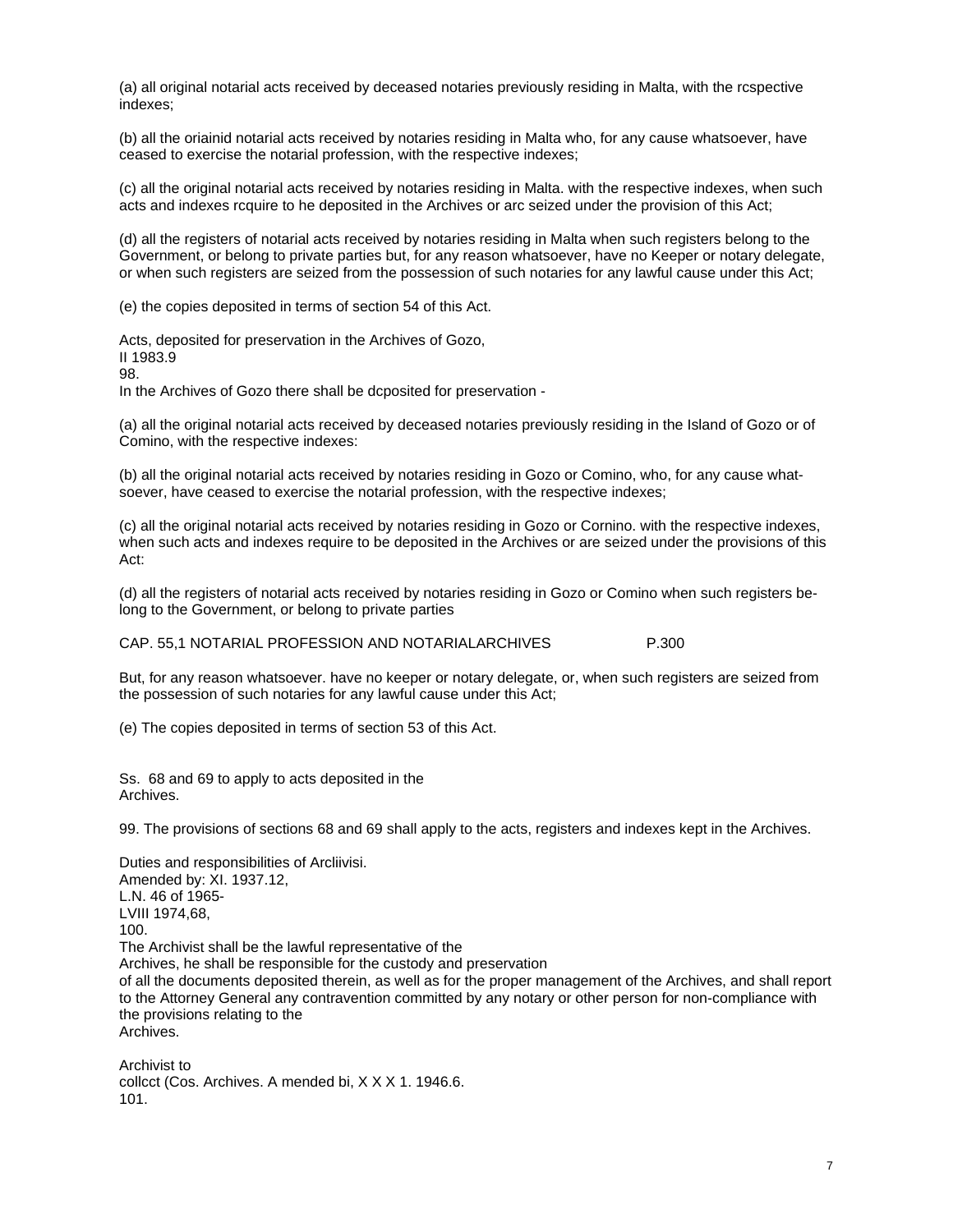(1) The Archivist. in his capacity as Treasurer of the collects the fees and other charges payable to the Archives in accordance with the Tariff relating to the Notarial Profession and Notarial Archives in the Schedule annexed to this Act, and gives the relative receipt.

(2) Every notary may, during his lifetime. without payment of any fee. inspect any of the original acts received by him and deposited in the Archives and give out any copy or extract of or from such acts.

(3) Notaries delegate and keepers shall have a similar privilege.

Archivist to permit the inspection and to give out copies of acts deposited in the archives. Amended by: XXXIV. 1979.16. XIX 1989. 11. 102.

(1) The Archivist shall permit the inspection and the reading of the acts deposited in the Archives. and shall give out copies and extracts of or from such acts, observing, so far as they are applicable, the provisions of section 76.

Special register to be kept by the Archivist.

(2) A special register shall be kept in the Archives wherein the Archivist shall enter daily all the copies and extracts issued on payment in terms of the law, stating by whom the demand for the issue of such copies and extracts has been made.

Duties of Archivist in the delivery of copies and extracts.

(3) Due mention shall be made on the copy or extract of the entry made in the register, and the progressive number assigned in such register to the act so issued shall also be stated.

(4) The provisions of sections 76. 77 and 78 shall apply to the copies or extracts issued from the Archives.

Indexes of acts deposited in the Archives. Amended by, XXI. 1946,7. 103.

(1) Each Archivist must keep a general index of the notaries whose acts or registers are depositei in the Archives.

(2) Such index shall be kept in the alphabetical order of the

NOTARIAL PROFESSION AND NOTARIAL ARCHIVES CAP. 55. P.301

surnames of the notaries and must show in respect of each notary, his name and surname, the number of volumes of acts and registers, the number of pages of each volume, the date of the first and last act received by him, and an indication of the section and shelf wherein his acts are preserved.

(3) Where any portion of the acts or registers of any of the said notaries exists in other Archives, a mention of such fact shall also be made in the said index.

Index open to inspection iree of charge. (4) The said index shall be open to the inspection of any person free of charge.

Collection of fees by Archivist, Substituted by: XXI 1946.8 (2). Amended hy. XXXIV, 1979,18, 104.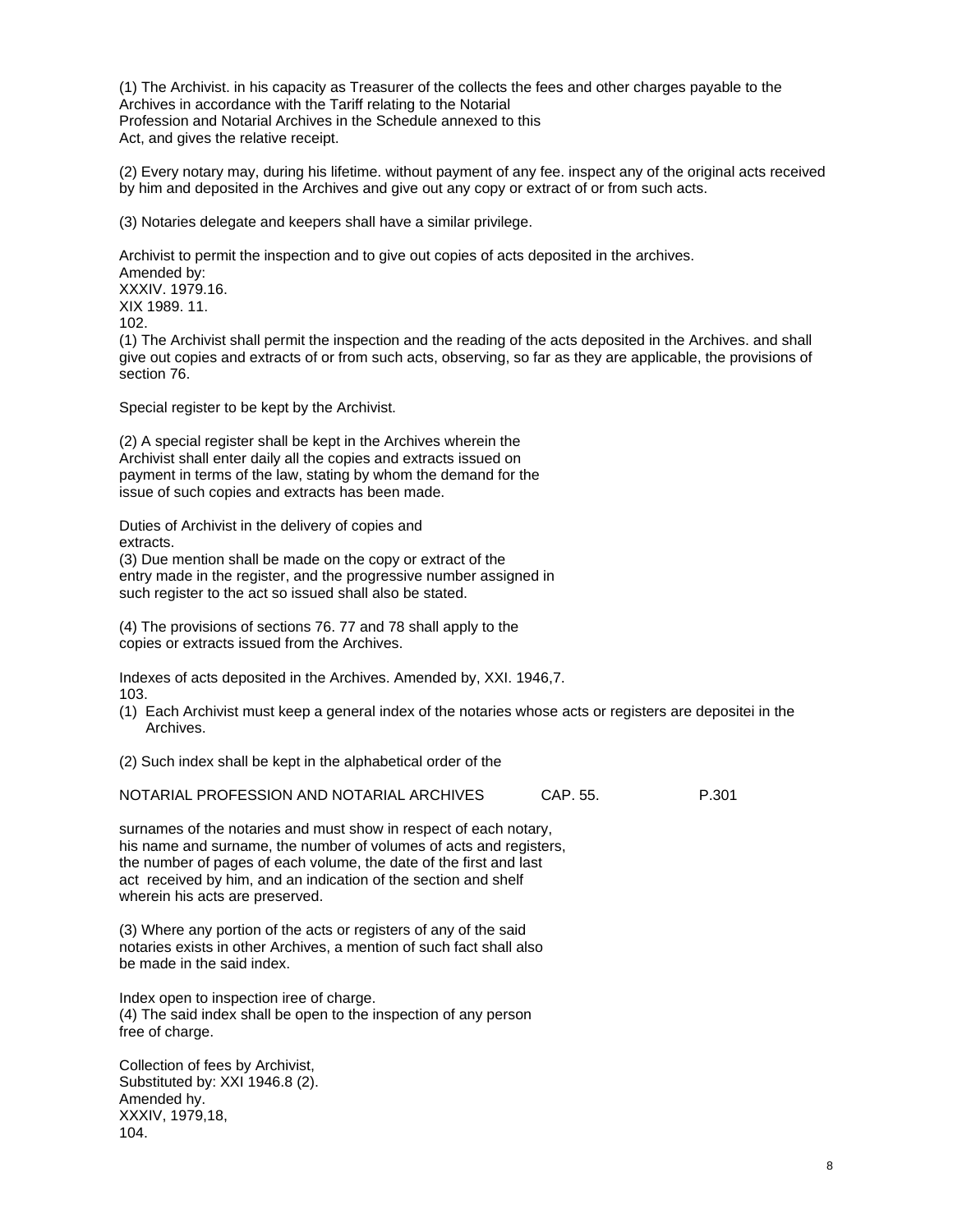(1) Whenever any person inspects, reads or makes extracts from any notarial act deposited in the Archives, the Archivist shall collect the fees due in accordance with the Tariff relating to the Notarial Profession and Notarial Archives in the Schedule annexed to this Act, to the notary who is the owner or keeper of 11. IV78.13,

the relative register.

(2) The Archivist shall give an account of the fees collected as aforesaid and pay such fees to the notaries concerned, at least oncc ever year.

Prohibition to remove any act from the Archives without an order of court. 105.

The acts, registers and indexes deposited in the Archives may not be removed therefrom without an order of a court of justice, and, where any such order is made, the Archivist shall see that such acts, registers or indexes be replaced in the Archives as soon as the purpose for which they shall have been removed from the Archives. shall have been served.

Original acts and registers thereof to be kept in separate Places. 106.

The original acts and their indexes shall be kept in a place separate from that of the registers thereof and possibly in a different room or floor, in the office of the Archives.

Office hours. Amended bv: LN 4 of 1963: XXXI 1966.2. II. 1983,10 107.

(1) The Archives shall be kept open on such days and at such hours as the Minister responsible for justice shall direct

(2) Unless the act constitutes a graver offence under any other

law, any person who enters or remains in the Archives outside such days and hours without the permission of the Archivist or of the Court of Revision of Notarial Acts, shall be guilty of an offence and shall on conviction be liable to the punishment established for contraventions.

Persons entering the Arcnives shall obey orders of the Archivist. Substituted by:

II, 1983.11

108.

(1) The Archivist may give directives for the keeping of order in the premises under his control and for the security and safety of such premises.

(2) Any person disobeying any directives given in terms of subsection (1) of this section shall, unless the act constitutes a graver offence, be guilty ol an offence and shall be liable, on conviction, to the punishment established for contraventions.

CAP. 55 N0TARIAL PROFFESION AND NOTARIAL ARCHIVES P.302 Expenses required for the preservation of acts. Amended by: 11. 1978 . 14 109. The Archivist shall inform the Court of Revision of Notarial Acts of any expense that might be necessary for the better preservation and custody of the acts and registers deposited in the Archives, and, when the owner

of such registers is known, the said

court may, on the demand of the Archivist by writ of summons,

order such owner to pay the sum so required.

PART VI 0F THE SUPERVISION OVER NOTARIES. THE ARCHIVES AND THE PUBLIC REGISTRY, OF THE COURT OF REVISION OF NOTARIAL ACTS, AND OF DISCIPLINARY PUNISHMENTS

Title I

OF THE SUPERVISION OVER NOTARIES. THE ARCHIVES AND THE PUBLIC REGISTRY. AND OF THE COURT OF REVISICN OF NOTARIAL ACTS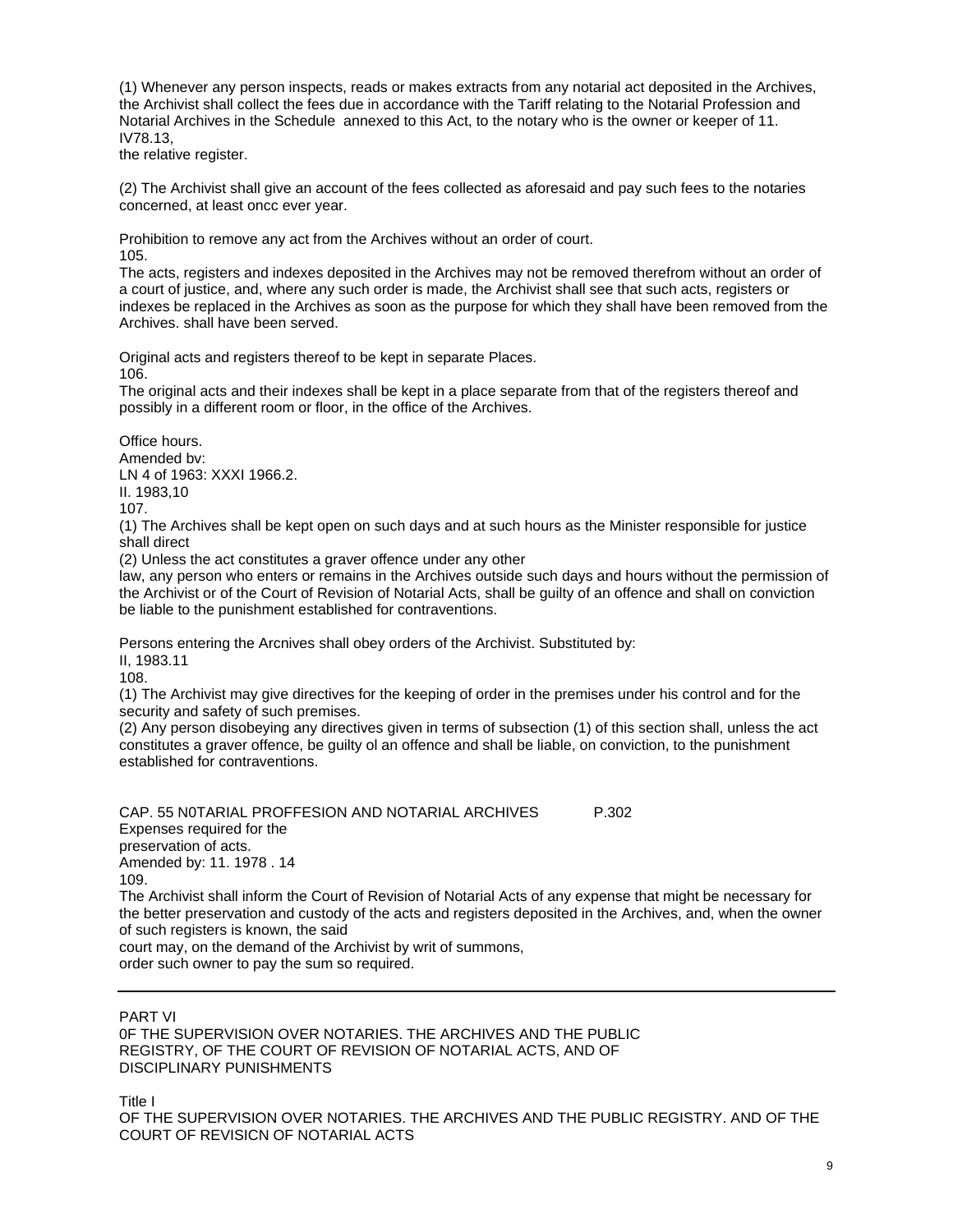Court of Revision of Notarial Acts, S146slailledl hi:, 1\*111, M3.2. A pnendvd ht L.N, 4 of 19,63- ' L V~ IM W /V -5. may XXXII, 1979,19. 110.

(1) Supervision over all notaries. the Notarial Archives and the Public Rcgistrv shall be exercised by a special court called the "Court of Revision of Notarial Acts"

(2) The court shall consist of such members. called Visitors, as the Minister responsible for justice may appoint for such period as may be specified in their appointment. The Visitors shall be appointed from among the Judges of the Superior Courts, the

Magistrates of Judicial Police, and from among advocates and notaries public who have practised their profession foe not less than seven years:

Provided that a notary public shall not be appointed a Visitor unless he has resigned his office as provided in paragraph (d) of section 14 of this Act.

(3) The court shall at all times be duly constituted when three or more Visitors, of whom one at least shall be a judge or a magistrate and who shall preside, are sitting together.

(4) Visitors may separately carry out inspections and apply the disciplinary punishment of admonition and reprimand or fine (ammenda).

(5) Notaries shall be charged for such supevision and inspection such fees as may be contained in the Schedule to this Act.

Such fees shall be paid to the Registrar of the Court of Revision of Notarial Acts.

Decisions to be notified to the Attorney General and to Archivist or other notary concerned, XI 1937 12, LN. 46 of 1965. LVII. 1974,68. 111.

 The Registrar shall, within one month or the date of any the decision, decree or order given or made by the said court or of the award of any disciplinary punishment cause a copy of such decision. decree or order or a written notice of such award to beserved on the Attorney General and on the Archivist or other ...

NOTARIAL PROFESSION AND NOTARIAL.ARCHIVES [CAP, 55. P.303

...notary concerned therein, even though such decision. decree or order shall have been given or made. or such punishment awarded, in their presence.

Right of appeal. Amended by XI 1937.12. LN 46 of 1965, LVIII 1947,68 112.

In every case. the Attorney General may, within thirty days from the day on which he is served with the copy, or notice referred to in the last preceding section, enter in appeal to the Court of Appeal, by an application. against any decision, decree or order given or made by the said court or by any of the Visitors separately. as well as against the award of any disciplinary punishment. A similar right of appeal shall be competent to the notary or Archivist in respect of whom any such decision, decree or order shall have been given or made.

Procedure.

113.

(1) Proceedings before the said court shall be field in camera.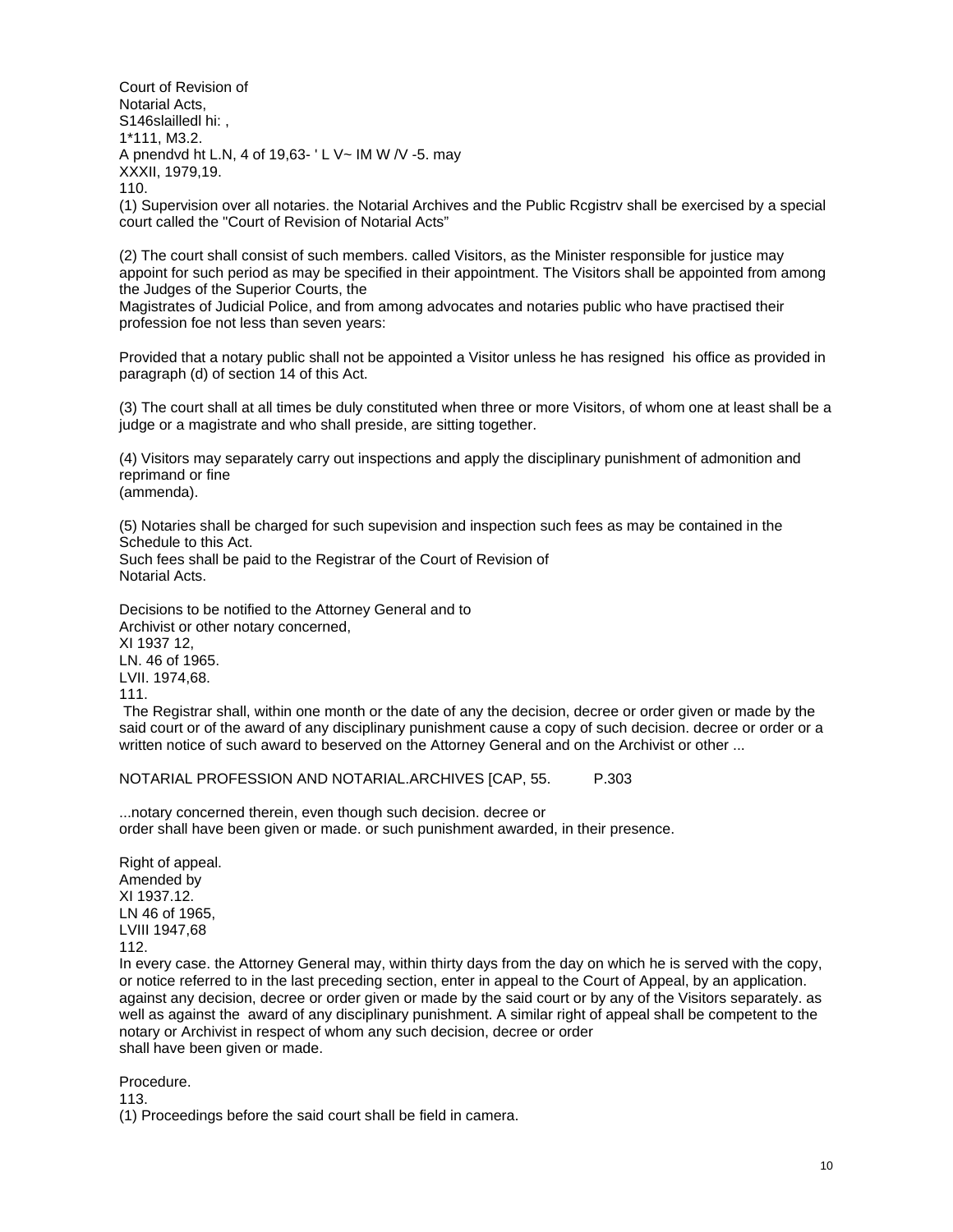(2) Such court shall. for the exercise of its functions, the execution of its orders under this Act. the maintenance of the respect due to it and the good order of its sittings, have the same powers as are by law given to the Court of Judicial Police, and the

laws relating to the service of summonses in connection with, and the conduct of proceedings before the Court of Judicial Police shall, in every other respect, apply to the service of writs of subpoena and to all other proceedings of the said Court of Revision.

(2) In the case, however, of suspension from or deprivation of office, the said court shall have power to order the proceedings to take place in public.

Registrar of the Court Amended by: L.N. 4 of 1963. 114. Both in Malta and in Gozo the Registrar of the Court of Magistrates of Judicial Police, or any other officer designated bythe Prime Minister, shall act as Registrar of the said Court of Revision and shall take part in its sittings.

Inspections without previous notice.

Subsistuted by: X X X 1. 1946 9, Amended by: LN 46 of 1965 XI 1977.2 115.

(1) The court, whenever it considers it expedient, may, and, at the request of the Attorney General, shall, without giving any previous notice, visit and inspect the Archives, the Public Registry or the office of any notary.

(2) In making the request referred to in subsection (1) of this section, the Attorney General may -

(a) indicate the day and the time or the period of time on, at, within or as from which the visits and inspections are to be made:

(b) indicate the particular acts, registers and indexes which are to be inspected.

(3) In the case of visits and inspections mentioned in this section, the provisions of sections 111, 112, 116, 118, 119, 124 and of subsection (2) of section 117 of this Act and the provisions of section 19 of the Duty on Documents Act shall apply.

CAP. 55. NOTARIAL PROFESSION AND NOTARIAL ARCHIVES P. 304 Inspection of Notarial Archives. Amended bi-:V X1. 1977.2, L.N. 4 ot 1963:

116.

(1) The inspections of the Notarial Archives must be carried out by the said court in such a manner that a general inspection of the Archives be carried out every year.

 (2) In the course of such inspections the said court shall examine whether the service is being performed according to law, whether the respective officers have the requisite qualifications for the office occupied by them, whether such officers attend to their

duties with the due regularity and diligence, and particularly -

(a) whether the service of the inspection of acts and the issue of copies and extracts proceeds in accordance with the prescribed rules:

(b) whether the registers and the indexes are regularly kept in accordance with the provisions of sections 102 and 103.

(c) whether the premises are fit for the purpose for which they are intended and are kept with all due care.

(3) The court, where necessary, shall submit to the Minister responsible for justice the measures which it considers expedient for remedying and preventing dcficiencies.

General inspection of twice in every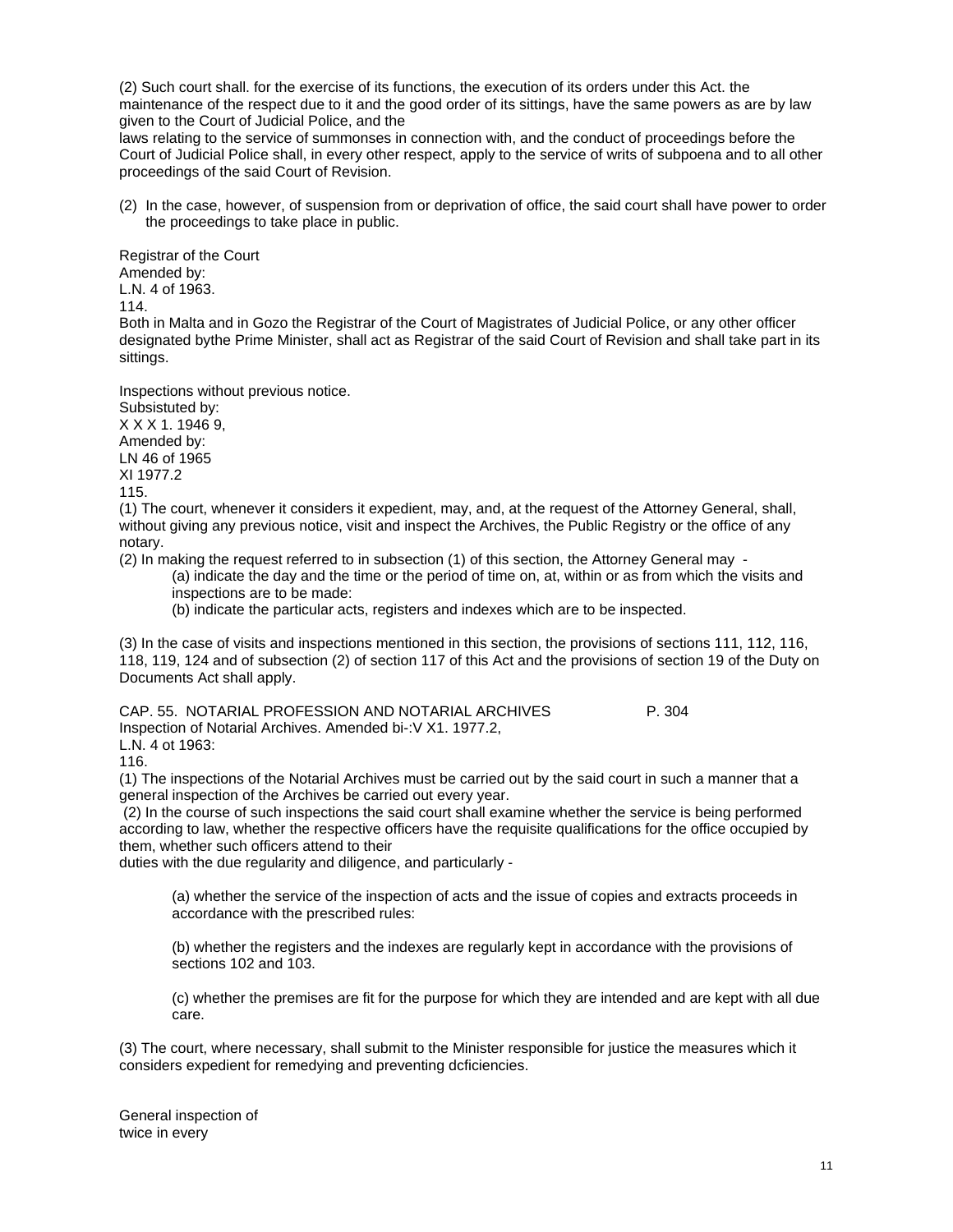year,

acts to be made

117.

(1) A general inspection of the acts. registers and indexes of every notary must be made twice in every year, the first inspection to begin on the Ist of May and the second on the I st of November of every year. (2) In every such inspection care shall be taken to ascertain particularly whether the provisions of the law relaling to the drawing up and preservation of the acts, registers and indexes and to the payment of duty on documents have been complied with.

(3) The original acts, together with the respective indexes. shall. on the termination of such inspection, be deposited by the registrar in the Archives.

Record of each inspection.

Amended by: fl. 1937.12,

L.N. 46 of 1965: 01 If, 19'4 68,

118.

(1) The said court shall draw up in duplicate a special procès-verbal of each inspection, one copy to be kept in the records of the said court and the other to be transmitted to the Attorney General.

12) Such procis-verbal shall also be signed by the Archivist or the notary, as the case may be.

(3) If the Archivist or the notary refuses to sign, mention of such refusal shall be made in the procès-verbal stating the grounds thereof.

The Visitor shall countersign each~olurne inspectrd him.

119.

Each volume of original acts, registers and indexes, and every book and register which the notaries and the Archivist arc bound to keep shall be countersigned by the Visitor inspecting the same as provided in this Act.

Procedure for summoning notary for inspection of acts

120.

(1) The notary shall be called for such inspection bymeans of a formal writ of subpoena issued by the registrar in the

NOTARIAL PROFESSION AND NOTARIAL ARCHIVES CAP. 55. P.305 name of the said court, which must be served on the notary at least fifteen days before the day fixed for the inspection and must specify the acts, registers and indexes which the notary is to produce and the day and hour on which he is to attend.

(2) No previous notice shall be given for the inspection of the Archives and the Public Registry.

Appearance of notary and production of

Acts.

sustituted by:

II 1983,12

121.

(1) The notary summoned as aforesaid must appear either personally or by means of a special attorney, and produce to the Registrar of the Court the acts, registers and indexes specified in the writ of subpoena: and upon such production the

court shall proceed to the inspection of the same.

(2) Together with the acts, registers and indexes, the notary or his attorney shall produce the relative writ of subpoena to the Registrar of the Court who shall make thereon a record of the volumes produced in compliance therewith. Such writ of subpoena shall be retained by the notary or his attomey.

The court may require the production of the acts of any period.

122.

The court may for a just cause call upon the notary or the Archivist, to produce the acts, registers, books and indexes of any production of period.

The court mav, issue warrants of twort or selzurc. 123.

If any person summoned as provided in the last two preceding sections, fails to appear, the court may issue a warrant of escort against such person and order the seizure of the acts, registers, books and indexes specified in the writ of subpoena.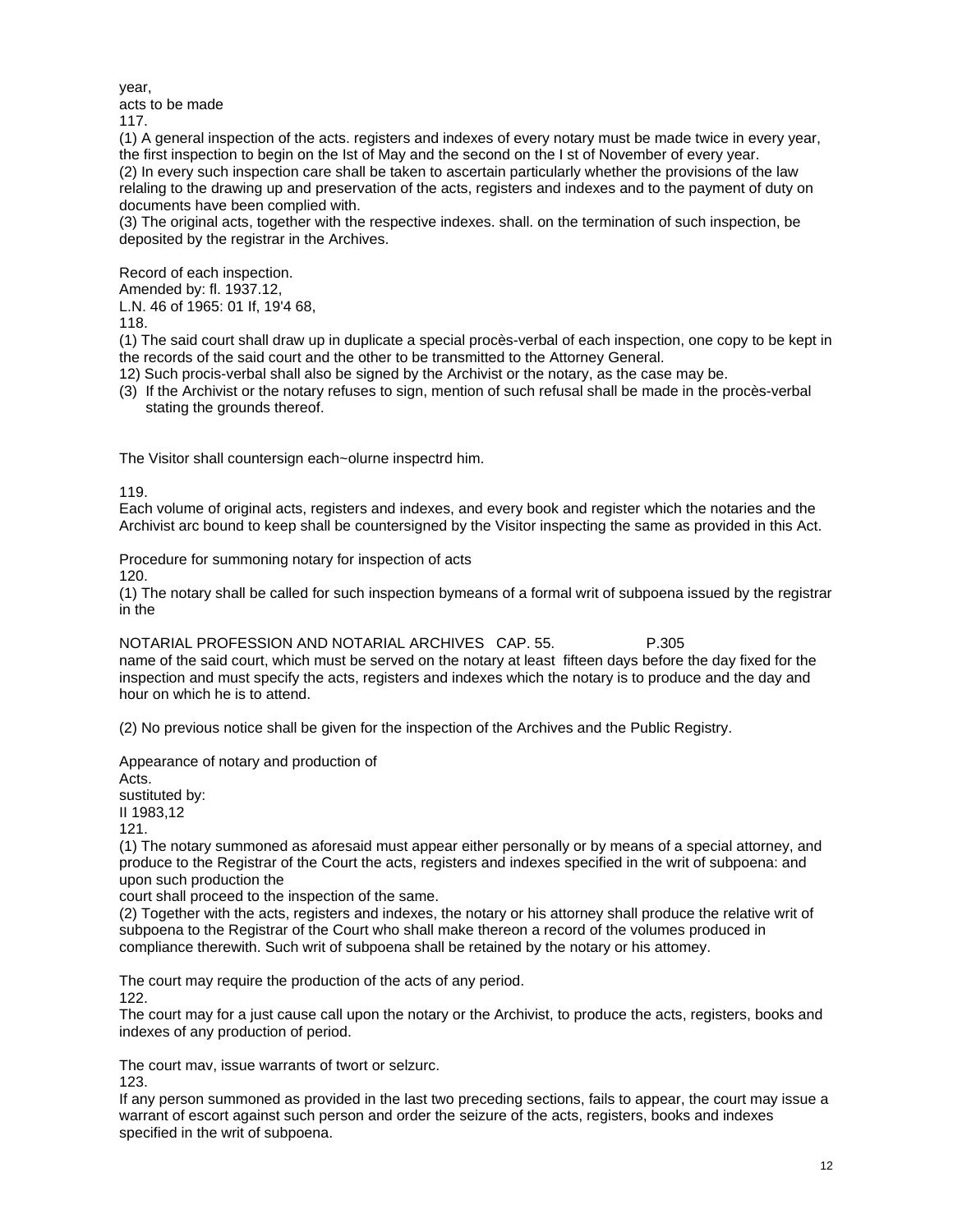#### Duties of court 124.

(1) The court shall examine whether the notary. the the Archivist and the Director of the Public Registry have performed, the duties imposed upon them by this Act or by any other law, and, in case of any contravention, the court may award punishment and give any other directions which it may deem expedient according to law. (2) When the contravention consists in any omission on the part of the notary or archivist, the court shall order such notary or archivist to do that which he has omitted, within such time as the court shall fix in its discretion, and shall direct the registrar to see whether such order is punctually carried out. In default of compliance with any such order the notary or the archivist may be liable to suspension from his office for such time as the default continues.

Information of any contravention may be laid by any Person. Procedure.

Ime"ifird lit ~Vj. JYJ74.7. L\_-' 4') 01 1965, 0111, 074458,

125.

(1) Any complaint in respect of any contravention committed by any notary or by the archivist against the provisions of this Act. or ci any breach of his duties, or of any abuse. negligence or other irregularity, may, at any time, be brought to the cognizance of the said court by the Attorney General or by any otherperson. by an application.

(2) The court upon ascertaining summarily on such evidence asit may deem proper to require the matter of the complaint. shall order the said application to be served to the Attorney General.

## CAP, SS.] NOTARIAL PROFESSION AND NOTARIALARCHIVES P.306

(3) If the contravention, abuse or negligence imputed to the notary or archivist is such as to call for the application of a punishment heavier than that of admonition and reprimand, the court shall determine whether there are or not sufficient grounds for further proceedings. In the former case the court, upon ascertaining summarily on such evidence as it may deem fit to require, the matter of the complaint, shall order the said application to be served on the party concerned, allowing him fifteen days within which to file a statement of derence, by means of a note, and if such party Fails to present such note, or the couri considers insufficient the defence set up by him, the court shall summon such party to appear before it at the place, day and hour fixed in the writ of subpoena and shall give notice thereof to the Attorney General.

The person so summoned may appear either personally or by a special attorney and may be assisted by an advocate and may file statements of defence.

(4) The court, after hearing the person summoned as aforesaid or his representative and the Attorney General, if present, shall dispose of the case.

Seizure of acts and deposit thereof in (he Archives in case

of death, etc.. of a notary.

126.

(1) On the death of any notary, or, in default or appointment of a keeper in the case of absence of any notary from Malta or of the cessation. suspension or incapacitation of any notary from the exercise of his office in any case under this Act. the Court of

Revision shall order the acts, registers and indexes existing in the estate of the deceased notary or in the possession of the notary who is absent or has ceased to exercise his functions or has been suspended or incapacitated as aforesaid, even if such acts, registers and indexes were or are in his possession as Keeper thereof, to he

seized and deposited in the Archives as provided in section 70.

(2) For the enforcement of such seizure, the said court may order the search of any place where it has reason to believe that the said acts, registers and indexes may be found.

(3) The said court shall have the powers referred to in the foregoing subsections of this section whenever it has sufficient reason to believe that any notary, on account of insanity or other infirmity, is unable to exercise his office, notwithstanding that such

notary shall not have yet been incapacitated as provided in paragraph (g) of subsection (1) of section 14. (4) In any of the cases referred to in this section. the said court shall proceed -ex officio- upon information given by any person, after having, summarily and without delay, ascertained the truth of the facts brought to its notice, and shall have for such purpose the power to call witnesses and to examine them on oath.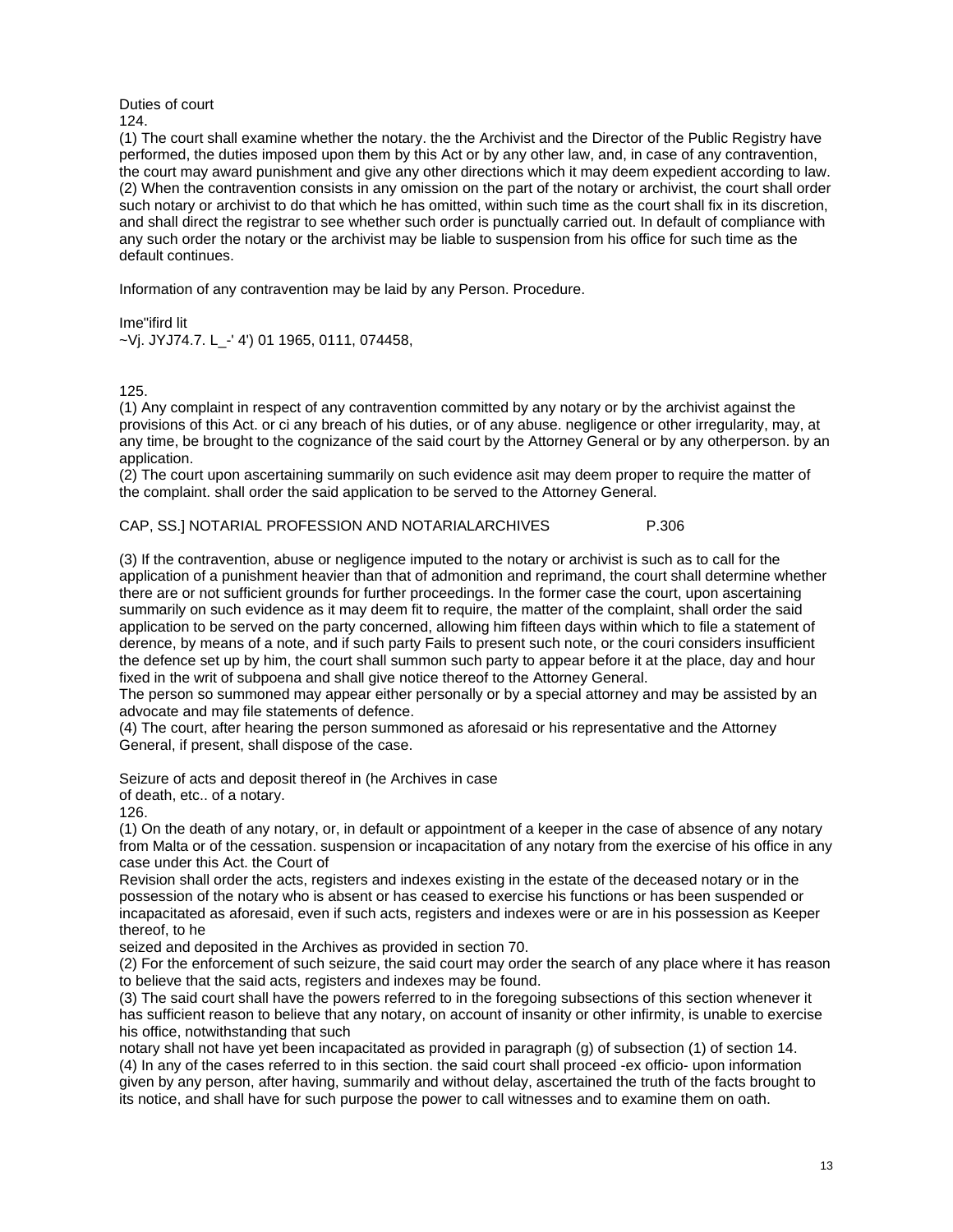Person in possession of acts ot deceased 1 nolary. Cc- to elve notice thereof to the registrar Amended by: XXI 1983,4

127.

Any person having in his possession the acts, or registers of any deceased notary or of any notary who is absent or has ceased of exercise his office, or knowing that any such acts or registers are in the possession of any other person, must forthwith give notice

thereof to the registrar of the said court under penalty of a fine registrar (ammenda) not exceeding Lm5, to be awarded by the Court of

NOTARIAL PROFESSION AND NOTARIAL ARCHIVES [CAP. 55. P.307

Judicial Police as court of criminal judicature, at the suit of the Executive Police or-of any other person.

Title II

## OF DISCIPLINARY PUNISHMENTS

Disciplinary punishments.

128.

- (1) The disciplinary punishments to which notaries may be liable for any breach of duty are:
	- (a) admonition and reprimand;
	- (b) fine (ammenda);
	- (c) suspension;
	- (d) deprivation of office.
- (2) Such punishments shall be awarded independently of any other punishment imposed by any other law and, in all cases, without prejudice to any action for damages and interest which may be competent under any other law.

Admonition and and reprimand.

129.

The punishment of admonition and reprimand consists in reproaching the notary for the offence committed by him, cautioning him against committing another offence.

Offience against sec. 29, Second Part of s. 2 of Ord. VIII of 1859,consolidated. 130.

Any notary who. after having been once admonished by the Court of Revision of Notarial Acts, commits an offence against the provisions of section 29, shall. on conviction by such court. be liable in respect of each such offence to a fine (ammenda) not exceeding fifty cents.

Contraventions punishable with a fine (ammenda)

Amended by: XI, 1940.4: XXXI. 1946.10; Xl. 1977.2. II. 1983.13 XIII 1983,5 XIX. 1988.12; 131.

(1) The notary or Archivist who contravenes the provisions of section 11, paragraph (d) of section 12. paragraphs (a), (i) and (k) of subsection (1) of section 28. sections 34 to 38. section 44, paragraph (a) of subsection (1) of section 52, sections 53. 54, 55. 58,

60, 62, 64, 69, 100, 103 and 105 shall be liable forevery contravention. to a fine (ammenda) not exceding thirty liri.

(2) The notary who contravenes any other provision of this Act shall be liable to a fine (ammenda) not exceeding fifty cents, provided that any notary who during his suspension or incapaci 1 tation issues any copy or extract shall be liable to a fine lammenda)

from five to twenty liri.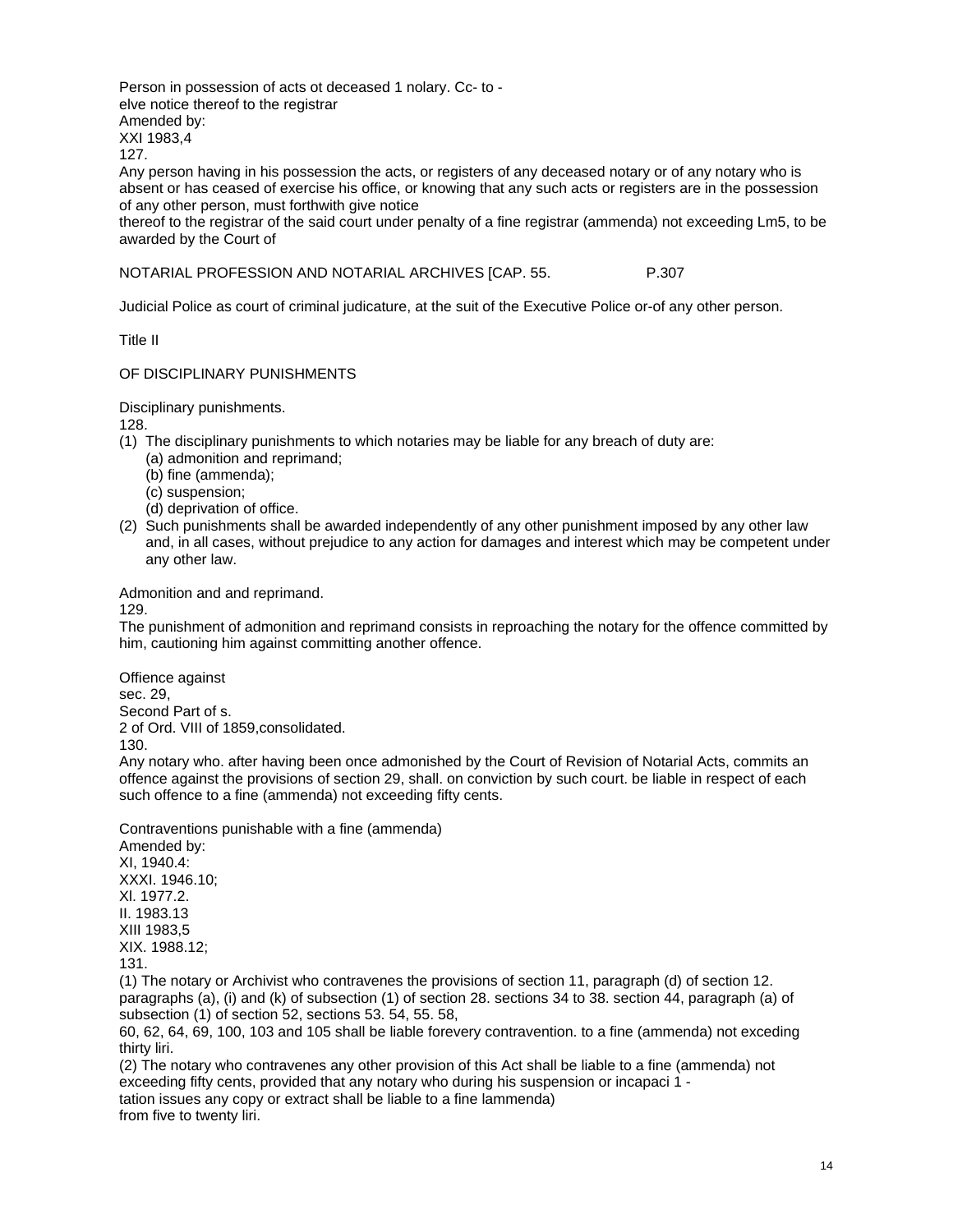Contraventions punishable with suspension

132.

Any notary who -

(a) is a recidivist in any contravention under section 68. or;

(b) through negligence, fails to preserve the acts received by him as provided in this Act; or (c) makes opposition to the inspections referred to in sections 115 and 117 or otherwise renders the same impossible; or

CAP. 55.] NOTARIAL PROFESSION AND NOTARIALARCHIVES P. 308 (d) offends against the provisions of paragraphs (a), (b) and (c) of section 12 or of sections 25 and 26. shall be liable to suspension for a period from one to six months.

Causes which entail temporary Incapacitation of notarial functions.

133.

Any notary -

(a) against whom any warrant of arrest has been issued; or

from exercise or

(b) who has been sentenced for any of the offences men tioned in paragraph (f) of subsection (1) of section 14 by a judgment which has not yet become res Judicata.

or who has been sentenced to be deprived of his office by a judgment or order which is not yet final and absolute; or

(c) who is undergoing any punishment restrictive of personal liberty on conviction for any other offence.

shall be temporarily incapacitated from the exercise of his office.

The incapacitation of the notary be declared in judgment. 134.

In the case of any of the judgments mentioned in the last preceding section. the incapacitation of the notary from the exercise shall of his otiice shall be ordered in the judgment.

Incapacitation during the course of proceedings. 135.

Any notary against whom proceedings for a contravention against the notarial laws punishable with deprivation of office or for any of the offences mentioned in paragraph (f) of subsection (1) of section 14 have been commenced, may be incapacitated from the exercise of his office by order of the Court of Revision.

Incapacitation enforceable notwithstanding appeal. 136.

The order of incapacitation in any of the cases referred to in paragraphs (b) and (c) of section 133 and section 135 shall be enforceable notwithstanding any appeal therefrom.

Penalty of suspension is enforceable notwithstanding appeal.

137.

Any sentence ordering the suspension of any notary from the exercise of his office shall be enforceable motwithstanding appeal, whether such suspension is imposed as an accessory penalty appeal. or as a principal penalty.

Deprivation of office Amended bv: XXXI. 1946,11, Cap. 9 138.

A notary shall be liable to be depnved of his office if

(a) he continues to practise during his suspension or incapacitation, saving the provisions of subsection (2) of section 131; or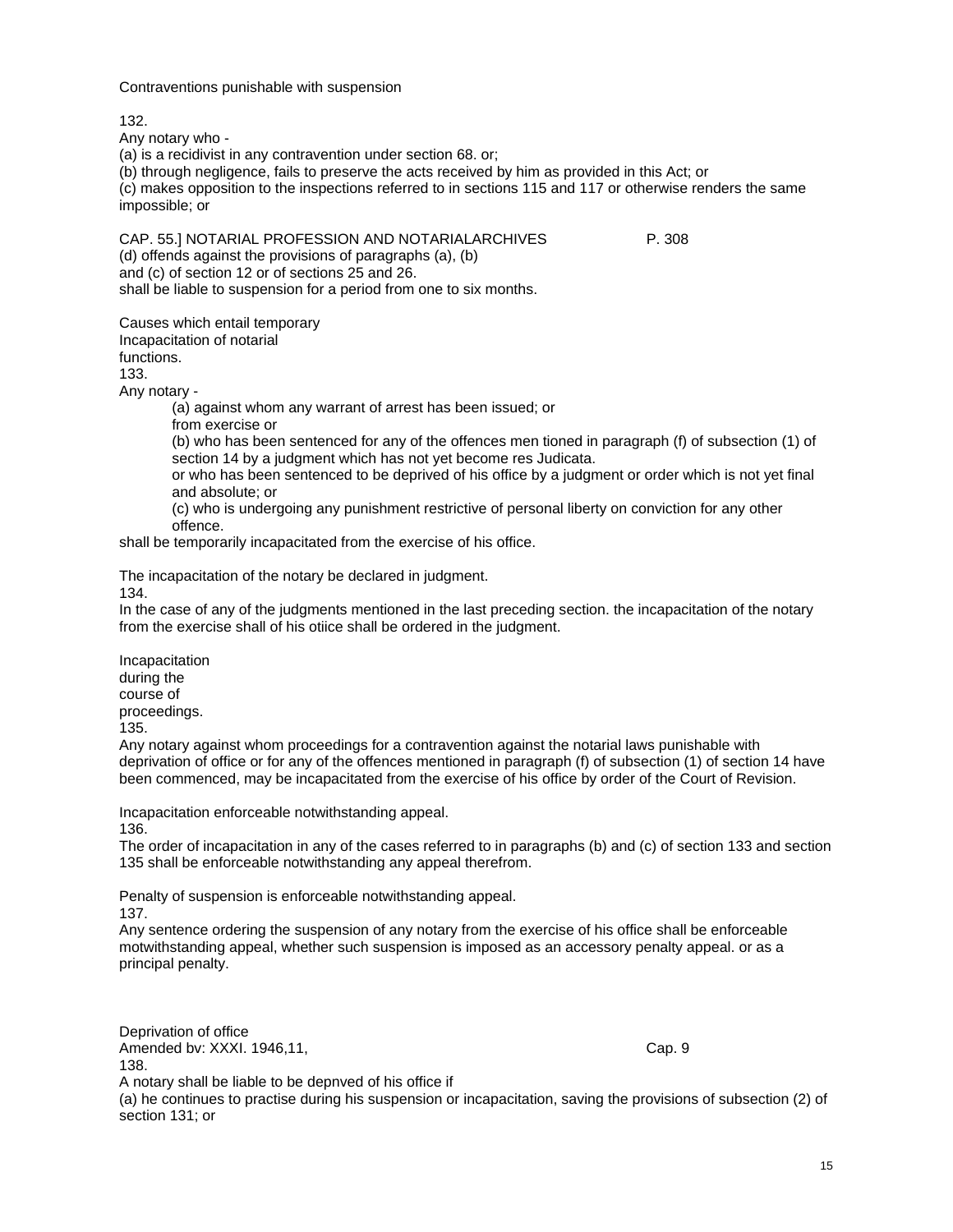(b) he has wilfully failed to preserve the acts received by him or the registers thereof or any other acts or registers whereof he is the keeper, saving any heavier punishment prescribed in the Criminal Code; or (C) is, for a second time, a recidivist in any of the contraventions mentioned in paragraphs wi ano (a) of section 132 and paragrapn in of subsection (1) of section 28.

Cases in when deprivation of office may be ordered by the President of Malta Amended by: L.N. 46 of 1965: LVIII. 1974, 68, 139. Any notary who nas been sentenced for any of the offences

NOTARIAL PROFESSION AND NOTARIAL ARCHIVES CAP. 55. P.309

mentioned in paragraph (f) of subsection (1) of section 14. may be deprived of hisoffice by the President of Malta, unless the deprivation of office has benn ordereed in the sentence itself.

## Extenuating circumstances.

140. If in the facts with which the notary is charged there are extenuating circumstances, the court, having regard to the particular circumstances of the case, may apply any of the lesser punishments or even exempt the notary from any punishment.

Relapse.

141.

The offender shall be deemed to be a recidivist if the second or subsequent contravention is committed by him within five years of the previous conviction.

Limitation of. disciplinary

142. The disciplinary action against any notary for any contravention under the provisions of this Act, punishable with admonition and reprimand, fine (ammenda), suspension or deprivation of office, shall he barred by the lapse of five years from the day on which the contravention was committed.

Punishment of notary whose if he is a conduct is derogatory in the honour and dignity of the profession.

143. Any notary whose conduct in his practice shall be in any manner derogatory to the honour and dignity of the profession, shall be liable to admonition and reprimand, and, if he is a recidivist, to suspension for a time not exceeding one year.

Any order made against any notary in criminal matters shall be communicated to the Attorney General. Amended by: XL 1937,12. LN 46 of 1965: LVIII, 1974, 68.

144.

Every order given by any competent judicial authority against any notary in criminal matters shall be communicated to the Attorney General by the Registrar of the Criminal Court.

Application of punishments mentioned in this Part. Amended by: XL 1977,2,

145.

The disciplinary punishments mentioned in this Part shall be applied by the Court of Revision, saving the provisions of disciplinary section 89.

# PART VII

SUPPLEMENTARY AND TRANSITORY PROVISIONS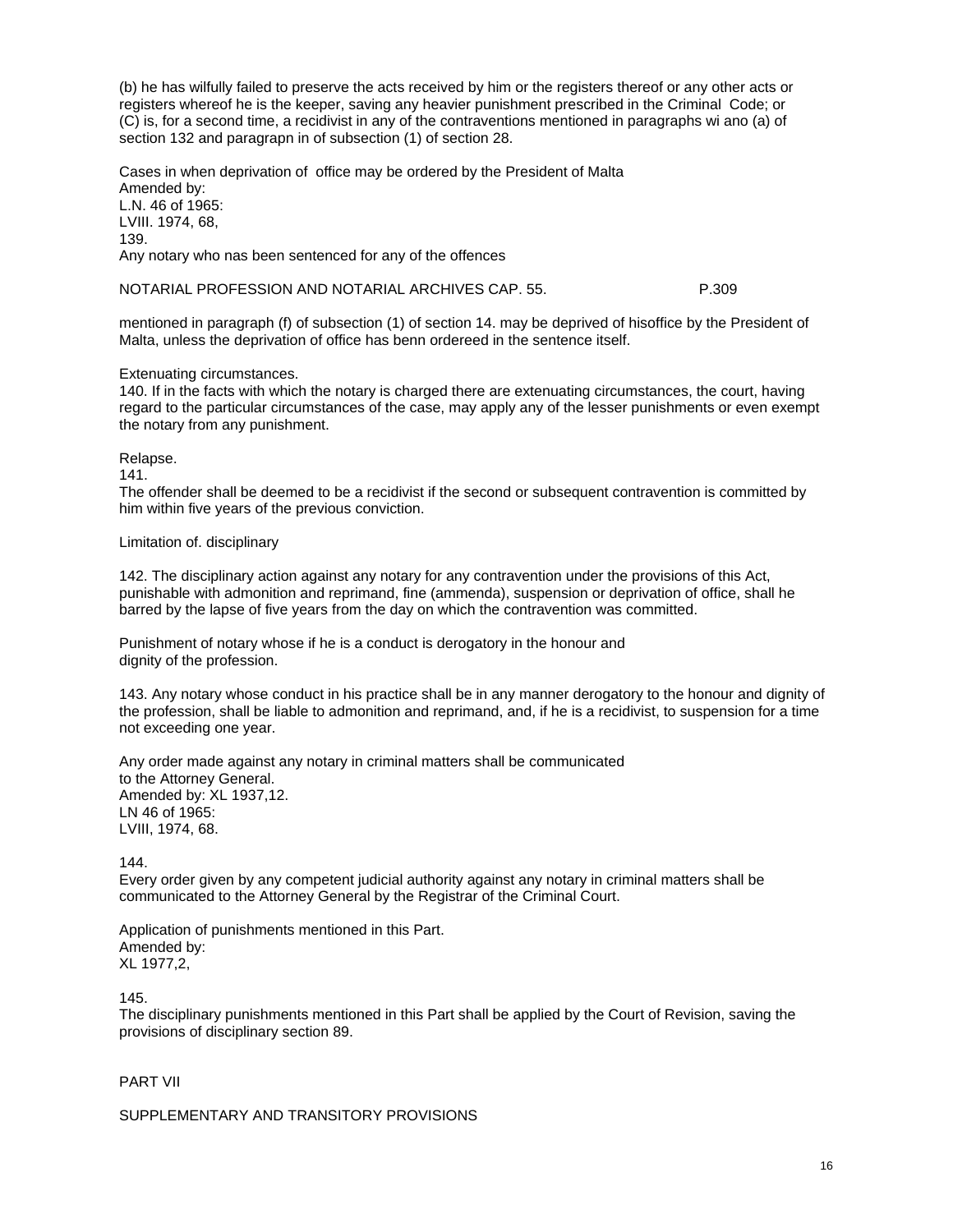Tariff. Amended by: XXV, 1962.3 L.N. 4 of 1963. L.N. 46 of 1965. XXXI. 1966,2. XXXIV. 1979, 20 146. (1) The fees and other charges payable under the provisions of this Act shall be those fixed in the Tariff relating to the Notarial Profession and Notariai Archives in the Schedule annexed to this Act. CAP. 55.1 N07'ARIAL PROFESSION AND NOTARIALARCIIIVES P. 310 See s 4 of Ord XIX of 1936 as amended by: 12 of Ord. XL of 1940 Omitted Under tire S.L.R. Ord. & Act of 1936 & 1980 respectively. (2) The Minister responsible for justice may by regulation add to, or amend, the Schedule to this Act or make any other Tariff or Schedule in substitution thereof.

## Saving.

147.

(1) Any obligation. liability, penalty or punishment incurred under Ordinance No. V or 1855, which is hereby repeated,or in connection with any breach of the provisions or that Ordinance. or any proceedings or remedy relating to any such obligation, liability, penalty or punishment, shall not he affecled by such repeal.

(2)Every other law or custom contrary to or inconsistent with the provisions of this Act is likewise repealed.

Transitory provisions regardin notarial practice.

148.

The provisions of this Act relating to the practice of the notarial profession shall be observed, so far as they are applicable, even by those notaries who commenced to practise under the provisions of Ordinance No. V or 1855. hereby repeated.

Present notaries and Keepers may continue to exercise their office.

149.

Any notary who under any law hereby repealed was lawfully entitled to exercise the office of notary as well as any notary is at present the Keeper of notarial acts and registers may continue to exercise his office.

Notaries exercising the profession of legal procurator.

Amended by: XL 1937.12. LN, 4~ of 1965: LVIII. 1974,68.

150.

(1) Notwithstanding the provisions of section 3 any notary who on the first day of January, 1927 was practising is legal procurator may continue to practise as such:

Provided that it shall not be lawful for any such notary to act as legal procurator in lawsuits substantially arising from acts received by him or to receive acts relating to any lawsuit in which he has acted as legal procurator; and in case of contravention the President of Malta, may on the report of the Board referred to in section 7. disable any such notary either from practising as notary or from practising as legal procurator.

(2) It shall be the duty of the Registrars of the courts of justice to communicate to the Attorney General any such contravention which may come to their knowledge.

List of notaries entitled to continue to practise as legal procurators 151.

The names or the notaries who may continue to practise as legal procurators in accordance with the provisions of the last preceding section shall be published by a notice in the Government Gazette\* after the expiration of one month from the date of the commencement of this Act.

Power to make regulations Amended by: XXXI, 1946.12.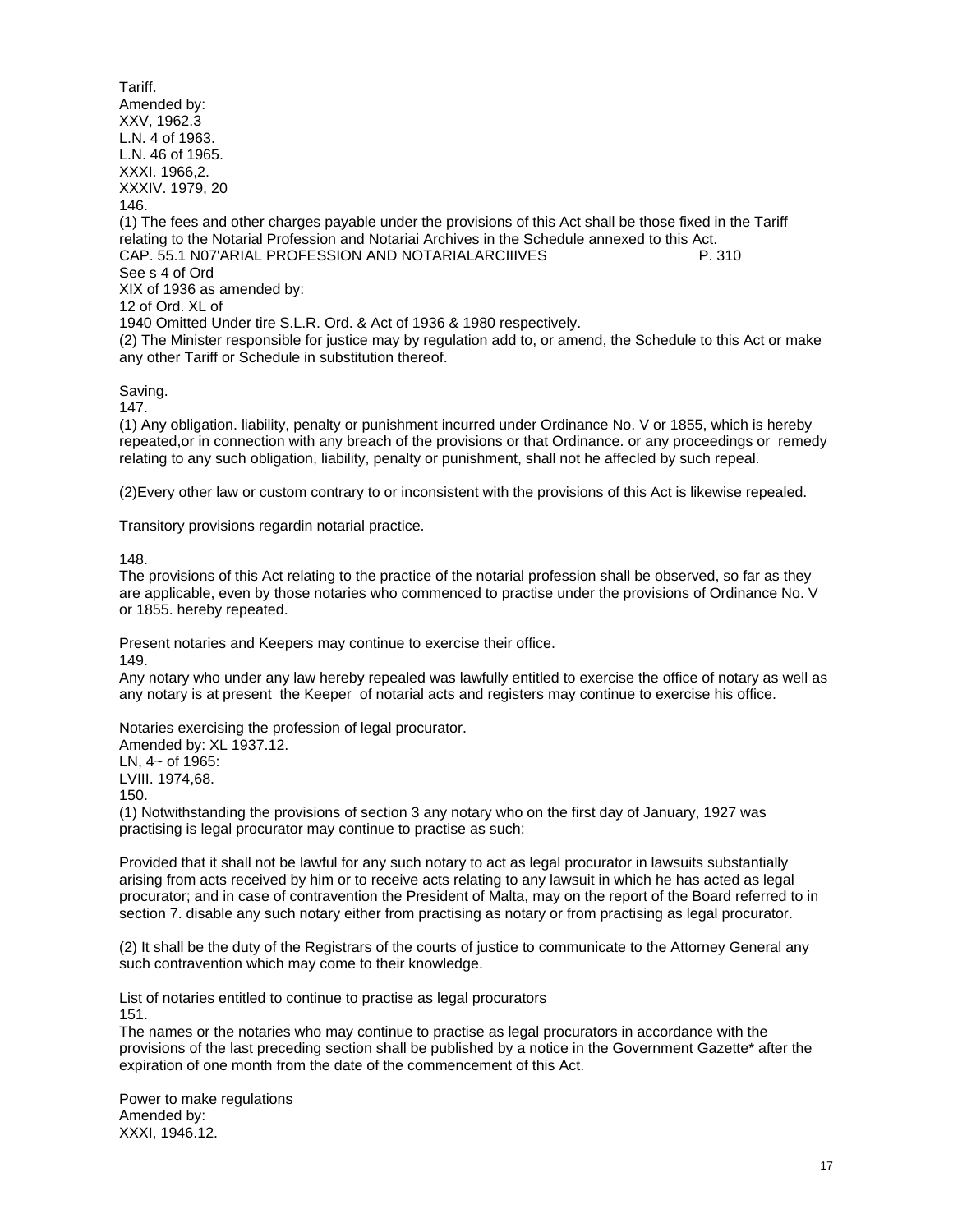Amended by: L.N. 4 of 1963: XXV. 1962.4 XXXI. 1966.2 Substituteded by. II. 1983.14. 152. (1) The Minister responsible for justice may make regulations generally for carrying out the provisions of this Act and

\* See Government Notice No. 348 of 1927

NOTARIAL PROFESSION AND NOTARIAL ARCHIVES CAP. 55. P.311 in particular but without prejudice to the generality of the forego such regulations:

(a) provide for the making of duplicate registers of any original notarial acts lost, destroyed or damaged, for the substitution of any register lost, destroyed or damaged; (b) prescribe the mode in which such duplicate registers or new registers shall be prepared and authenticated;

(c) prescribe that acts or registers deposited in tihe Archives be reproduced by microfilming, and the mode in which such reproductions are to be made, stored and made accessible to the public.

(d) prescribe the manner in which reproductions made by microfilming and copies thereof may by authenticated;

(e) prescribe the fees and other charges to be levied and paid in respect of anything done under the foregoing provisions:

(f) provide for any matter incidental or supplementary to any of the foregoing provisions.

(2) Any duplicate register or new register madc in accordance with regulations made under subsection (1) of this section or undcr the Duplicate Register of Notarial Acts (Emergency) Regulations. 1942, shall for all intents and purposes, replace the original acts or registers.

# **SCHEDULE**

Sections 81(3), 101(l), 104(l) and 146(l)

TARIFF RELATING TO THE NOTARIAL PROFESSIONAND NOTARIAL ARCHIVES

Amended by. G.N. No. 204 of 1927 G.N. No. 90 of 1928 G.N. No. 352 of 1936 G.N. No. 140 of 1940 GN. No. 434 of 1940 XXXL 1946.13 G.N. No 313 of 1949. G.N. No 205 of 1954. L.N. 46 of 1965 L.N. 56 of 1970 XXX 1973.11 L.N. 77 of 1980. XXI 1983.4 L.N. 74 of 1988.

# FEES AND ACCESSORY CHARGES PAYABLE TO NOTARIES

1. The notary shall, in respect of acts received or authenticated by him. and of other professional services, be entitled to the fees and accessory charges and the reimbursement of expenses as of hereunder: (a) a fixed fee for acts of indeterminable value,

(b) a fee proportionate to the value of the act:

(c) a fee for acts prepared at the request of the parties andremaining unexecuted.

(d) a fee for copies, extracts, searches, translations, inspections, reading and collation of acts;

(e) a fee for other services rendered by notary at the request of parties or in pursuance of an order of any judicial authority;

(f) accesory charges and reinbursement of expenses.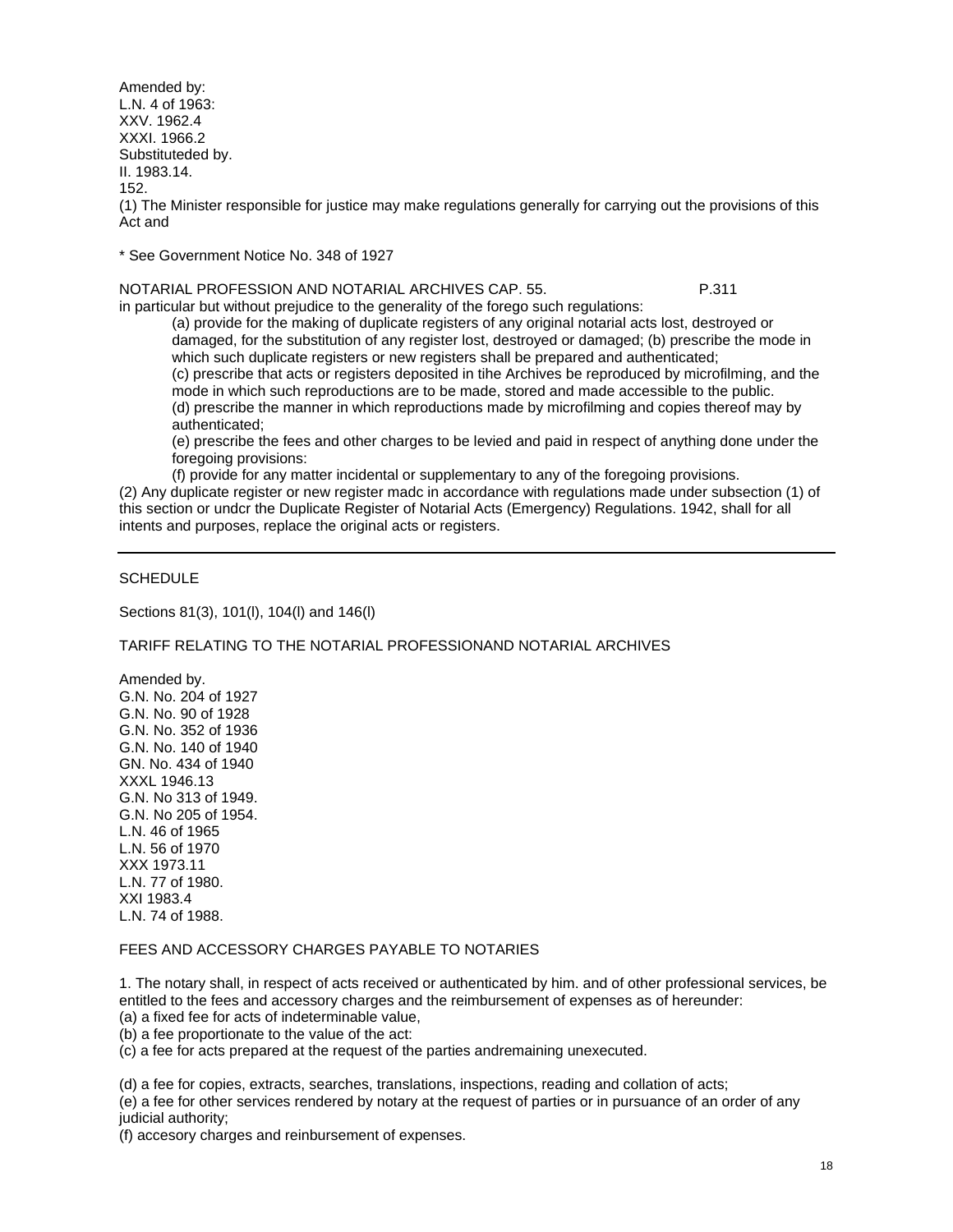FIXED FEES

|                                                                                                                                    | $Lm$ c $m$       |        |           |    |
|------------------------------------------------------------------------------------------------------------------------------------|------------------|--------|-----------|----|
| For dispositions containing the institution of their and the customary                                                             |                  |        |           |    |
| dispositions for the funeral rites, at the discretion of the notary having                                                         |                  |        |           |    |
| regard to the circumstances of the testator from 1.00,0 to 3.00,0 in addition to the following fees:                               |                  |        |           |    |
| Where the will contains more than one institution or substitution, for each 25,0                                                   |                  |        |           |    |
| For every foundation                                                                                                               |                  | 50,0   |           |    |
| For every foundation secured by hypotec                                                                                            |                  | 75,0   |           |    |
| For repeal of previus disposition                                                                                                  |                  | 25,0   |           |    |
| For every legacy of an indeterminable value<br>For the legacy $-$                                                                  |                  | 30,0   |           |    |
| Where the value does not exceed Lm 20                                                                                              | 30,0             |        |           |    |
| Where the value exceeds Lm 20 but does not exceed Lm 50                                                                            | 50,0             |        |           |    |
| Where the value exceeds Lm 50 - for every further Lm 20 or part thereof                                                            | 15,0             |        |           |    |
| Where the legatees are two or more, as many fees are due there are lagetees.                                                       |                  |        |           |    |
| For the appointment of an executor                                                                                                 |                  | 25,0   |           |    |
| For the appointment of a tutor or curator                                                                                          | 25,0             |        |           |    |
| For every declaration                                                                                                              |                  | 25,0   |           |    |
| For every declarationverified on oath by the testator                                                                              | 25,0             |        |           |    |
|                                                                                                                                    |                  |        |           |    |
| 3. Secret wills:<br>For the drawing up of a secret will by the notary, the fee shall be the same as those specified in paragraph 2 |                  |        |           |    |
| in respect of Public Wills.                                                                                                        |                  |        |           |    |
| For the act of delivery of a secret wiil including the copy to be kept in the minute-book of the notary's acts                     |                  |        |           |    |
| 2.00,0                                                                                                                             |                  |        |           |    |
| For the publication of a secret will (in addition to the expenses and accesory charges)                                            |                  |        |           |    |
|                                                                                                                                    |                  |        | 2.00,0    | 4. |
| Deed of foundation, where the value is indeterminable                                                                              | 1.50,0           |        |           |    |
| 5. Deed of adoption, emancipation or acknowledgement of an illegimate child -                                                      |                  |        |           |    |
|                                                                                                                                    |                  |        |           |    |
|                                                                                                                                    |                  |        |           |    |
| NOTARIAL PROFESSION AND NOTARIAL ARCHIVES CAP 55.                                                                                  |                  | P.313  |           |    |
|                                                                                                                                    |                  |        |           |    |
|                                                                                                                                    |                  |        |           |    |
|                                                                                                                                    |                  |        |           |    |
| For each person adopted, emancipated or<br>acknowledeed                                                                            |                  | 1.50.0 |           |    |
| 6. Marriage contract containing settlement of dowry of an indeterminable value, variation or coun-                                 |                  |        |           |    |
| ter-declaration in connection with a marriage contract, personal separation or separation of property between                      |                  |        |           |    |
| husband and wife, cessation of the community of acquests                                                                           |                  |        |           |    |
| 2.25.0                                                                                                                             |                  |        |           |    |
| 7. Marriaue contract without any settlement of dowry or promise of dower 1.50.0                                                    |                  |        |           |    |
| 8. Donation, compromise, community or partition of movables or immovables, where value is indeterminable                           |                  |        |           |    |
| 1.50.0                                                                                                                             |                  |        |           |    |
| 9. Deposit of movable things of an indeterminable value, receiving back same from the depository                                   |                  |        |           |    |
|                                                                                                                                    | 1.50.0           |        |           |    |
| 10. Presentation to a particular benefice or donation oll the right of advowson, whatever the number of                            |                  |        |           |    |
| patrons taking part in the deed<br>1.50.0                                                                                          |                  |        |           |    |
| 11. Renunciation on the taking of religious vows<br>12. Deed of partnership where value is indeterminable from                     | 2.25.0<br>1.50.0 |        |           |    |
|                                                                                                                                    |                  |        | to 3.50.0 |    |
| 13. Acknowledgement of the grantee in any subemphyteutical grant                                                                   | 75.0             |        |           |    |
| 14. Protest of bill of exchange:                                                                                                   |                  |        |           |    |
| For any amount to LmI00                                                                                                            |                  |        | 75.0      |    |
| For any amount exceeding LmI00 but not                                                                                             |                  |        |           |    |
| Lm500                                                                                                                              |                  |        | 1.20.0    |    |
| For any amount exceeding Lm5OO                                                                                                     |                  | 1.50.0 |           |    |
| 15. Appointment of arbitrators                                                                                                     |                  | 90,0   |           |    |
| 16. Deed of ratification, where value is indeterminable                                                                            | 1.15.0           |        |           |    |
| 17. "Act of notoriety"<br>18. Enrolment of documents (in addition to the fees in respect of the annexes) 75,0                      |                  | 75.0   |           |    |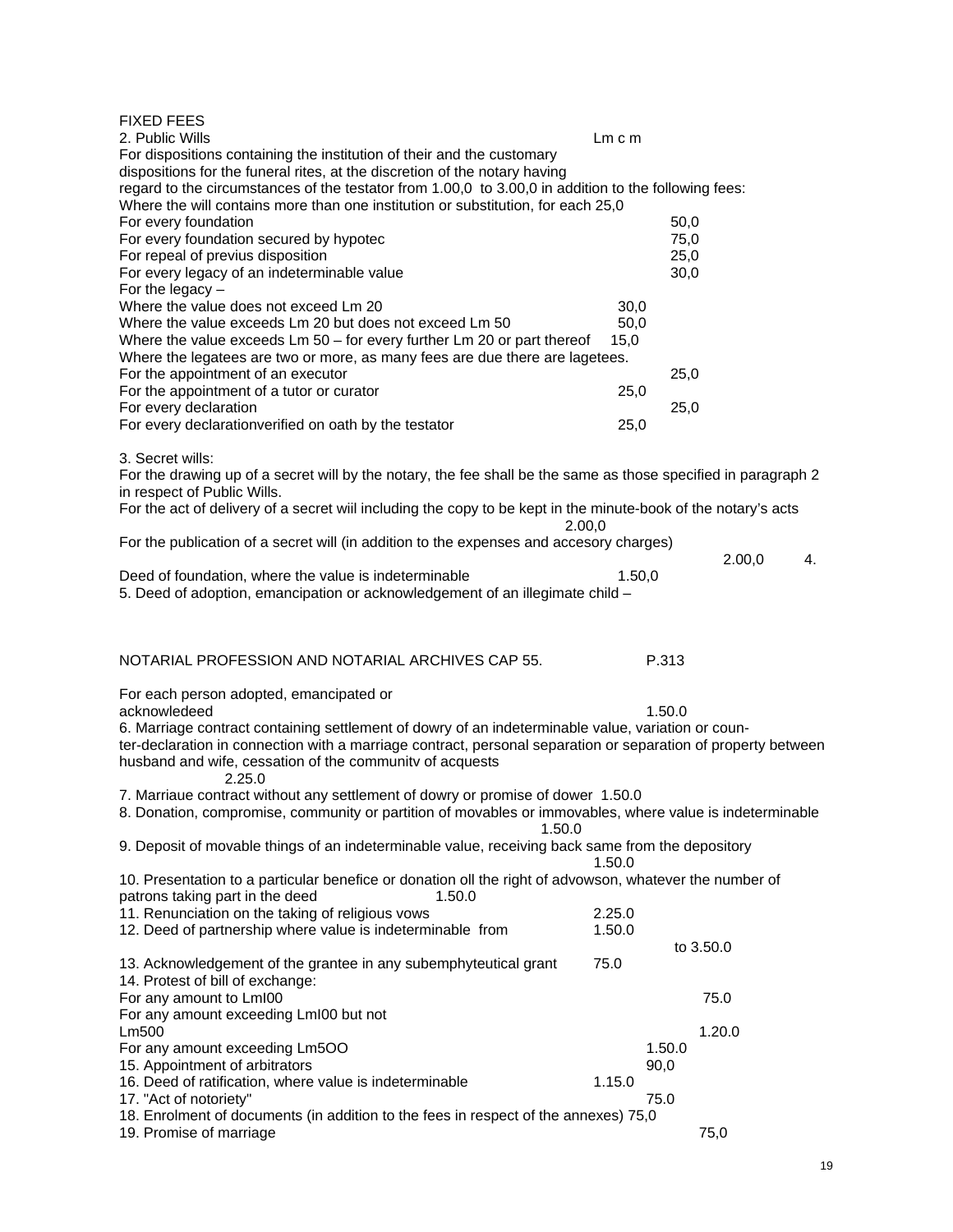| 20. Certificate in proof of life or existence of a person<br>21. Renunciation or postponement of hypotecary rights, where value is indeterminable                                                                                                                                                                                                                                                                                                                                                                                                                                                                                                                                                            | 65.0                                |                            |
|--------------------------------------------------------------------------------------------------------------------------------------------------------------------------------------------------------------------------------------------------------------------------------------------------------------------------------------------------------------------------------------------------------------------------------------------------------------------------------------------------------------------------------------------------------------------------------------------------------------------------------------------------------------------------------------------------------------|-------------------------------------|----------------------------|
| 22. (a) Any declaration or covenant<br>(b) Any declaration varified on oath                                                                                                                                                                                                                                                                                                                                                                                                                                                                                                                                                                                                                                  | 75.0<br>65.0                        | 65.0                       |
| P.314                                                                                                                                                                                                                                                                                                                                                                                                                                                                                                                                                                                                                                                                                                        |                                     |                            |
| 23. For every jurat<br>24. Act of consent<br>25. For the drawing up of a power of attorney, including any necessary authentication of signature or marks                                                                                                                                                                                                                                                                                                                                                                                                                                                                                                                                                     |                                     | $Lm$ c $m$<br>62,5<br>75,0 |
| from 1.00,0 to 3.00,0<br>26. Authorization of consent -<br>if it relates to only one matter<br>if it relates to several matters<br>if given in general terms by husband or wife or father to son expecting trade                                                                                                                                                                                                                                                                                                                                                                                                                                                                                             | 65,0<br>90,0                        |                            |
| 27. Deed of discharge in general terms, where value is indeterminable<br>28. For every other act, where the value is indeterminable<br>29. For the authentication of signature or cross-marks affixed on any writing containing any act or agreement<br>of any indeterminable value<br>25,0<br>Where the writing is drawn in two or more originals or contains two or more distinct authentications, the said<br>fee shall be increeased by twenty-five cents for eachadditionakl original or authentication.                                                                                                                                                                                                | 1.50,0<br>1.50,0<br>1.50,0          |                            |
| II. Fees Porportionate to the value                                                                                                                                                                                                                                                                                                                                                                                                                                                                                                                                                                                                                                                                          |                                     |                            |
| 30. For any deed of transfer, under any title, or any immovable property, creation of annuity, usufruct, use,<br>habitation, easement, assigmnet, settlement of dowry, emphyteusis or sub emphyteusis, fees shall be<br>charged according to the value as follows:                                                                                                                                                                                                                                                                                                                                                                                                                                           |                                     |                            |
| For the first amount not exceeding Lm 1.000<br>For any additional amount over Lm 1.000 but not exceeding Lm 30.000<br>For any additional amount over Lm 30.000 - Lm2 10.0 for every Lm 1.000 or fraction thereof.                                                                                                                                                                                                                                                                                                                                                                                                                                                                                            | $1\frac{1}{2}$ %<br>$\frac{1}{2}$ % |                            |
| Two-thirds of the said fees shall be charged for any deed of transfer of movable property, loan,<br>acknowledgement of debt, surety, hypotecation by separate deed or substitution of dowry.                                                                                                                                                                                                                                                                                                                                                                                                                                                                                                                 |                                     |                            |
| The said fees shall be due if the deed is subject to a suspensive condition.                                                                                                                                                                                                                                                                                                                                                                                                                                                                                                                                                                                                                                 |                                     |                            |
| In the case of deed of exchange, the said fees shall be assessed on the portion of immovable or movables<br>exchanged which has the greater value.<br>NOTARIAL PROFESSION AND NOTARIAL ARCHIVES CAP. 55.<br>In the case of deeds of creation of an annuity or of emphyteusis or sub-emphyteusis, the said fees shall be<br>calculated on the value resulting on capitalising the annual amount of the annuity or ground-rent respectively<br>at three per cent: provided that in the case of a temporary emphyteusis or sub-emphyteusis, such fee will be<br>reduced by one-half where the period for which the emphyteusis or sub-emphyteusis is being granted or<br>extended does not exceed thirty years. | P.315                               |                            |
| In the case of a deed of suretyship or hypothecation accessory to any obligation arising from a separate deed,<br>the said fees shall be calculated on the value of such obligation.<br>For any deed of transfer of any grave, site or space at a cemetery                                                                                                                                                                                                                                                                                                                                                                                                                                                   | 1.00.0                              |                            |
| 31. The fees specified in paragraph 30 shall also be due in respect of -                                                                                                                                                                                                                                                                                                                                                                                                                                                                                                                                                                                                                                     |                                     |                            |
| any deed of reduction or redemption of an annuity, on the value of the amount reduced or redeemed<br>capitalised at 3 %.                                                                                                                                                                                                                                                                                                                                                                                                                                                                                                                                                                                     |                                     |                            |
| any deed of reduction or redemption of ground-rent or of em-phyteutical renunciation, on the value of the                                                                                                                                                                                                                                                                                                                                                                                                                                                                                                                                                                                                    |                                     |                            |

amount of ground-rent reduced or redeemed, capitalised at 3% or on the value of the consideration for such renunciation;

any deed of partnership or community of property, on the value of the things brought into the partnership or placed in community, but so that in no case shall the fee be of less than Lml;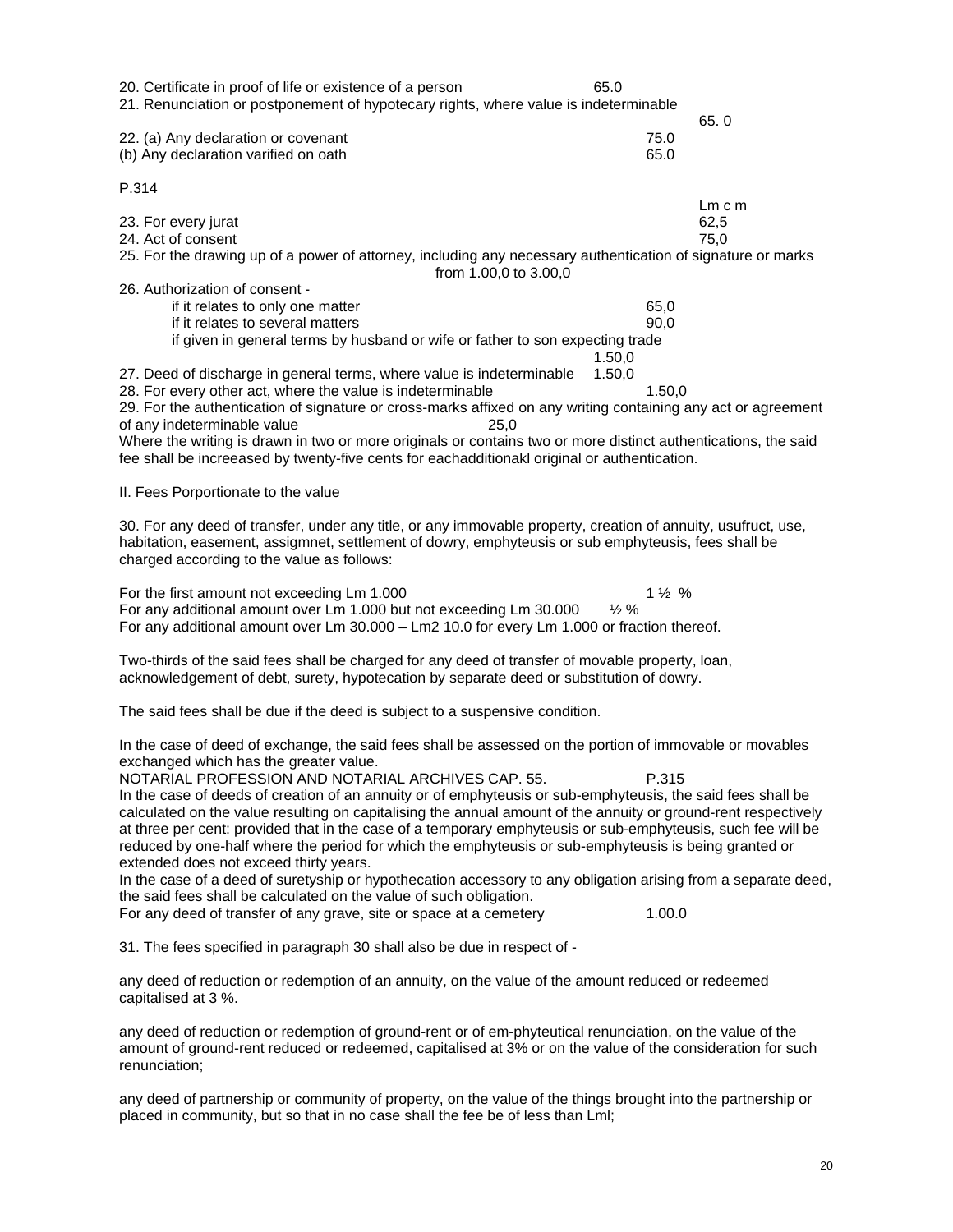any deed of partition, on the value of the mass without deduction of the debts;

any deed of compromise, on the value of the things forming the subject matter thereof;

any deed of settlement of dowry, on the value of the dowry.

any deed of contract work or locatio operis, on the price of the work reduced to one-third, but so that in no case shall the fee be of less than Lml;

any deed of promise of dower or of securement of the dower or dowry, on the amount of the dower or, as the case may be. on the value of the things assigned in securement of the dower or dowry;

any deed of liquidation or inventory, on the value of the mass without deduction of the debts. In any such case, however, the fee shall be reduced to one-half, but so that in no case shall the fee be of less than Lml;

any deed of letting and hiring, on the total amount of rent payable reduced by one-half, but so that in no case shall the fee be of less than LmI;

any deed of pledge or antichresis, on the amount of the debt secured by the pledge or antichresis reduced by one-half but so that in no case shall the fee be of less than Lml;

CAP. 55. NOTARIAL PROFESSION AND NOTARIAL ARCHIVES P. 316 any deed of deposit of any sum, stock, or other things or of delivery of same, payment, enlargement of the time for payment, receipt, consent for the postponement, subrogation, reduction or cancellation of a hypothec, payment or delivery of possession of a legacy, rectification, recission or dissolution of any other deed, acknowledgement of an assignment of a debt, promise of alienation or loan; in any of these cases the fee shall be reduced to one-third but shall in no case be of less than fifty cents provided that in the case of deeds of cancellation of hypothec relative to deeds of contract of works or locatio operis, such fee shall in no case exceed Lml.

32. Where any matter referred to in paragraphs 30 and 31 can form the object of a private writing, for the authentication of signatures or cross-marks affixed on any such writing there shall be charged the fee specified in those paragraphs reduced to one-half, provided that no extra fee shall be charged for the drawing up of the private writing, if it was drawn by the notary, and that the fee shall not in any case be less than twenty-five cents.

Provided also that it the writing is drawn up in two or more originals, or contains two or more distinct authentications, there shall be charged in addition to the said fee. a fee of twenty-five cents for each additional original or authentication.

III. Fees for Acts or Private Writings prepared at the request of the parties and remaining unexecuted or unsigned

33. For any act or private writing prepared by the notary at the request of the parties and remaining unexecuted or unsigned for any cause not attributed to him, the notary shall be entitled to two-thirds of the fee which would have been due to him for the execution of such act or for the signing of such private writing, in addition to the reimbursement of any expense incurred by him.

IV. Fees for Copies. Extracts, Searches, Translations, Inspections, Reading and Collation of Acts

34. For copies and extracts legalised by the notary, there shall be charged a fee of ten cents for every page containing about one hundred written words besides a transcription fee of five cents for every such page. Every page whereon five lines have been written (exclusive of the date and signatures) shall be deemed to be a full page.

The said fee shall in no case be less than twenty-five cents.

For any copy or extract not legalised by the notary, even though prepared by the parties, and for any precis of an act. the said fee shall be reduced to one-half. provided that it shall in no case be of less than fifteen cents. 35. For the certifying or attesting of the accuracy of copies or extracts from books or documents produced by the parties as

provided in paragraph (g) of subsection (2) of secuon 2 of the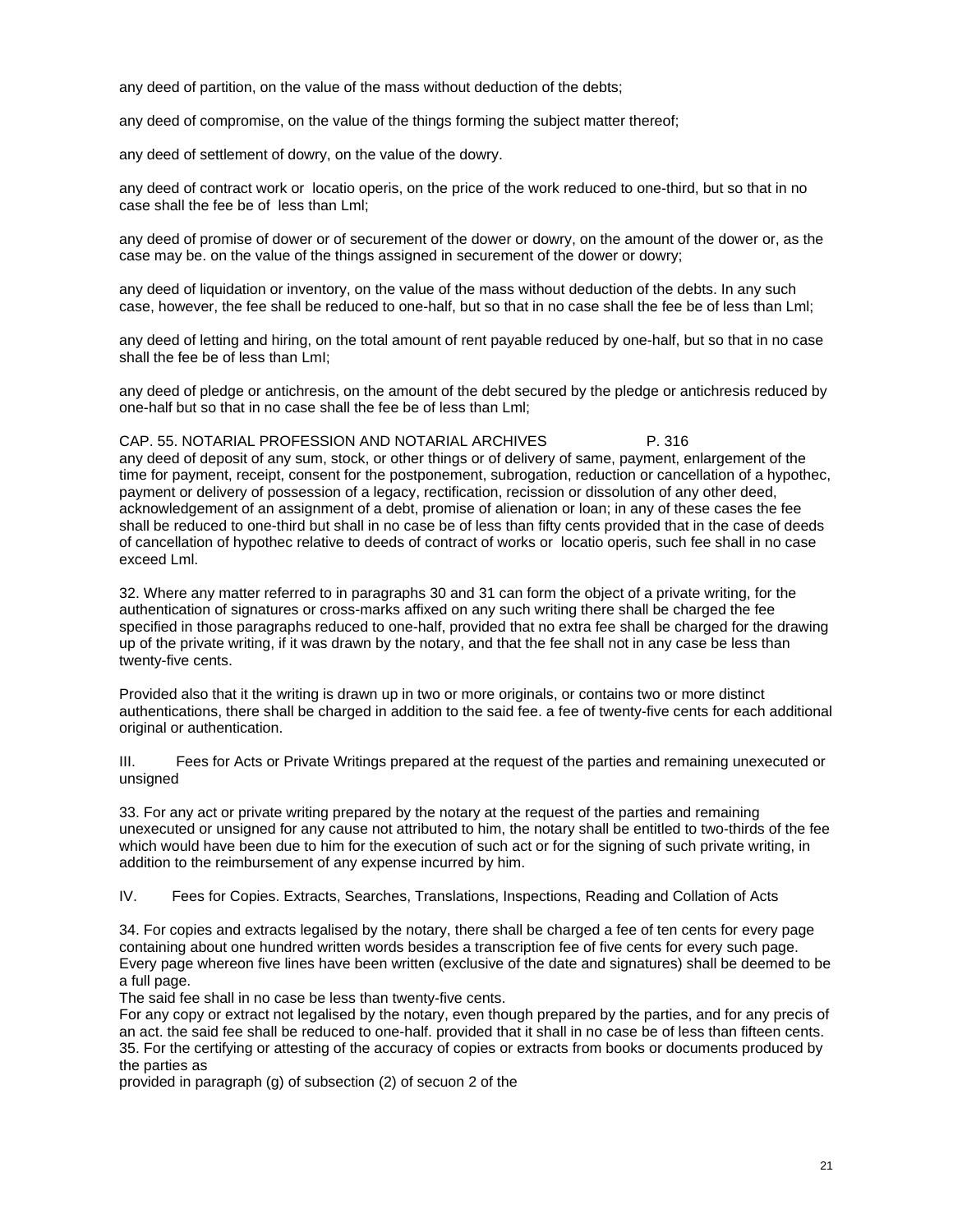NOTARIAL PROFESSION AND NOTARIAL ARCHIVES CAP. 55. P.317

Notarial Profession and Notarial Archives Act there shall be charged a fee of twenty-five cents in addition to the fee under the last preceding paragraph.

36. For any certificate attesting any transition in terms of paragraph (h) of subsection (2) of section 2 of the said Act, there shall be charged a fee of forty cents in addition to the fee of fifty cents for every page of about one hundred words to be translated.

37. For a search of a deed where only the year in which it was received is indicated, a fee of five cents shall be payable to the notary; where the search extends over two or more years, a fee of five cents shall be due in respect of the first year, and a fee of five cents in respect of each subsequent year to which the search extends.

If the search extends to all acts received by the notary, there shall be charged a fee of five cents for each year.

38. For the inspection and reading of an act. a fee of five cents shall be due.

If the act, at the request of the parties, is read over to them by the notary, the said fee shall be doubled.

No fee shall be charged for the inspection of the act, if the party orders or makes a copy or extract thereof or therefrom.

The same fees as aforesaid shall be due for the collation of the copy or extract with the original act where such collation is required by the parties after the copy or extract has been authenticated by the notary.

Where the collation. at the request of the parties, is to be made with an act deposited in the Archives, in addition to the said fee, the notary shall be entitled to an extra fee for attendance and to another fee calculated at the rate of I0c0 for every half an hour of the time employed in the work. For the drawing up of an act in a language other than the Maltese or the English language, including the translation of such act into Maltese or English as required by law, the notary shall be entitled to the fee payable in respect of the act increased by 30%.

V. Fees for other services rendered by a Notary at the request of the parties or in pursuance of an order of any Judicial Authority.

### Cap.12

39. For the drawing up and the signing of applications to be filed in the court of voluntary jurisdiction the notary shall be entitled to the same fees as are payable to advocates under Tariff E in the Schedule annexed to the Code of Organization and Civil Procedure.

### Cap 239

40. For the drawing up of the notice of any succession or other transfer chargeable with duty under the Death and Donation Duty I Act. the notary shall be entitled to the same fees as an advocate....

CAP. 55.] NOTARIAL PROFESSION AND NOTARIAL ARCHIVES P. 317 ...would be entitled to under Tariff E in the Schedule annexed to the Code of Organization and Civil Procedure.

41. For any other work or service performed by the notary at the request of the parties or in pursuance of any order of any judicial authority, the fee due to the notary shall, in case of dispute, be taxed by the court of voluntary jurisdiction, or, as the case may be, by the court making the said order, regard being had to the nature of the work or services performed by the notary.

### VI. Accessory Charges

42. Where for the performance of his functions the notary has to leave his office or any of his offices, in addition to the reimbursemerit of all travelling and board and lodging expenses, he shall be entitled to the following fees: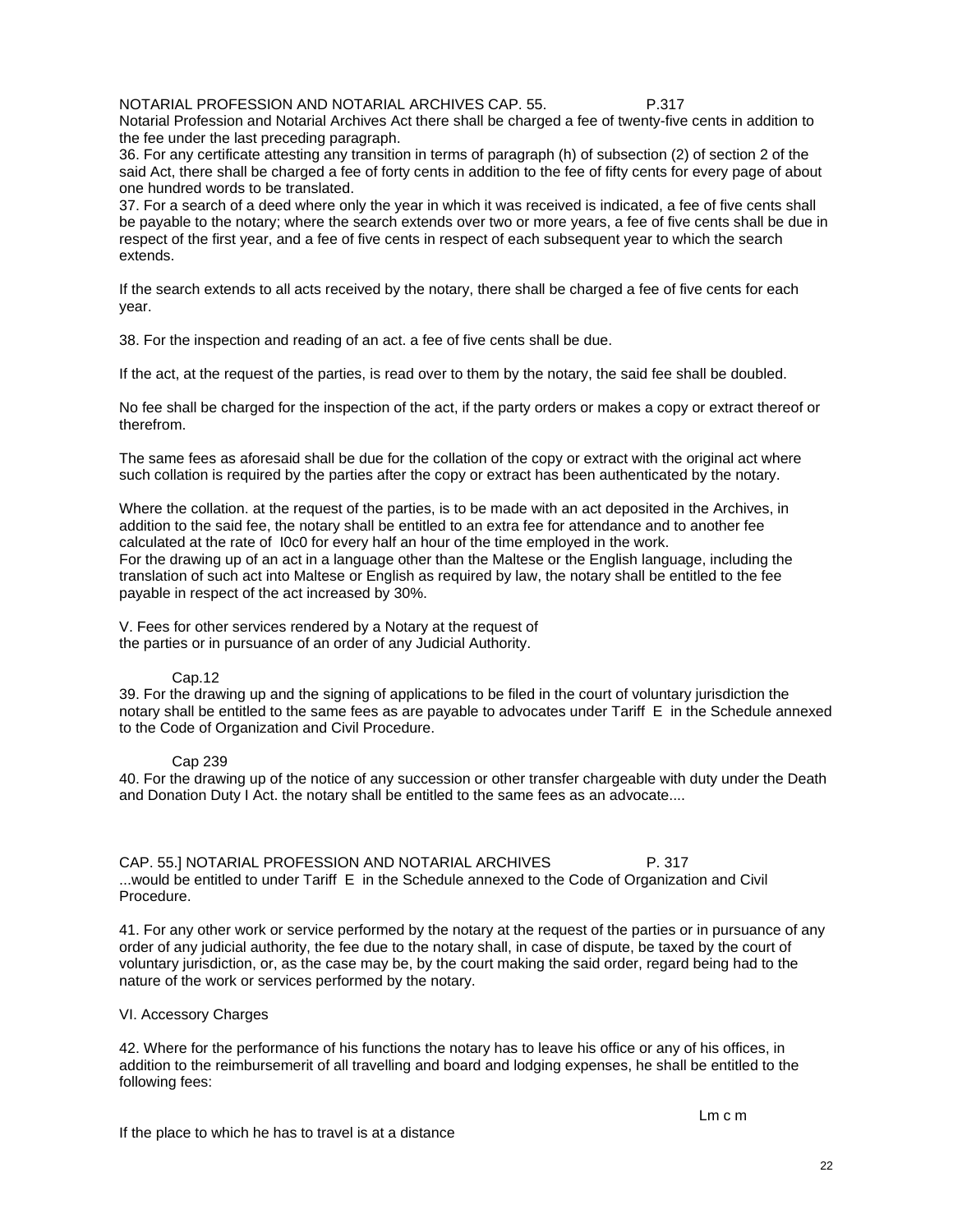| not exceeding eight kilometres from his office or, as the<br>case may be, his nearest office      |        | 50.0 |
|---------------------------------------------------------------------------------------------------|--------|------|
| If the distance exceeds eight kilometres, but does not<br>involve travelling between two islands. | 1.00.0 |      |
| If the notary has to travel betwfen two islands                                                   | 3.00,0 |      |

If the notary\*s attendance is required at night-time, the said fee shall be doubled.

"Night-time" means the time between the hours of 7 p.m. and 8 a.m. during the period from the 1st day of October to the 31st day of March, and the time between 8 p.m. and 7 a.m. during the period from the 1st day of April to the 30th day of September.

No fee shall be due for attending at the Public Registry or the court of justice for the purpose of filing any note.

43. For the registration of acts and annexes as provided in section 58 of the Act already referred to, the notary shall be entitled to a fee of five cents for every page.

44. For the drawing up of any note of enrolment of a public will, of the opening of a secret will, of a renunciation made on the taking of monastic vows, of an endowment, of a marriage contract without the conveyance of immovables, of a counter-declaration to a marriage contract, of personal separation and cessation of the community of acquests. and for any other note relating to any notarial deed where the value involved is not ascertainable, the notary shall be entitled to a fee of 25cO.

For the drawing up of any note of reference to an assignment or reduction, the notary shall be entitled to a fee of 75cO, in addition to a transcription fee of 5cO for every 100 words copied in such note.

|  | NOTARIAL PROFESSION AND NOTARIAL ARCHIVES CAP. 55. |  | P.319 |
|--|----------------------------------------------------|--|-------|
|--|----------------------------------------------------|--|-------|

For the drawing up of any note of cancellation, the notary shall be entitled to a fee of 25cO, in addition to a transcription fee of 5cO for every 100 words copied in such note.

For the drawing up of any note of enrolment of any deed, where the value is ascertainable, or of any note of registration or renewal of registration of any privilege or hypothec, the notary shall be entitled to the following fees on the basis of the value involved in the case of enrolment, or of the amount of the debt in the case of registration or renewal of registration:

|                                                                |      | L <sub>mcm</sub> |
|----------------------------------------------------------------|------|------------------|
| where the value or the amount of the debt does not exceed Lm50 | 15.0 |                  |
| where it exceeds Lm5O but does not exceed Lm100                | 20.0 |                  |
| where it exceeds Lm100 but does not exceed Lm250               | 25.0 |                  |
| where it exceeds Lm25O but does not exceed Lm500               | 30.0 |                  |
| where it exceeds Lm5OO but does not exceed Lm750               | 50.0 |                  |
| where it exceeds Lm750 but does not exceed Lm 1.000            | 60.0 |                  |
| where it exceeds Lm 1.000 but does not exceed Lm 2.500         | 75.0 |                  |
| where it exceeds Lm 2.500 but does not exceed Lm5.000          |      | 1.00.0           |
| where it exceeds Lm5.000 but does not exceed Lm7.500           |      | 1.65.0           |
| where it exceeds Lm7.500 but does not exceed LmI0.000          |      | 1.50.0           |
| where it exceeds Lm 10,000 an initial fee of                   |      | 1.50.0           |

and in addition fifteen cents in respect of each Lm 1.000 or part of Lm 1.000, over and above the first Lm 10,000.

For every note for enrolment relating to an annuity or a pension or for registration or renewal of registration of a privilege or hypothec in respect of a debt which is an annuity or pension, the fees laid down in the foregoing scale shall be levied in the following manner, viz.

(a) if the annuity is constituted in perpetuity or for twenty years or more, or for an indefinite period, the fee is to be assessed on the total amount payable during the period of twenty years;

(b) if the annuity is constituted for a definite period under twenty years, the fee is to be assessed on the total amount payable during such period.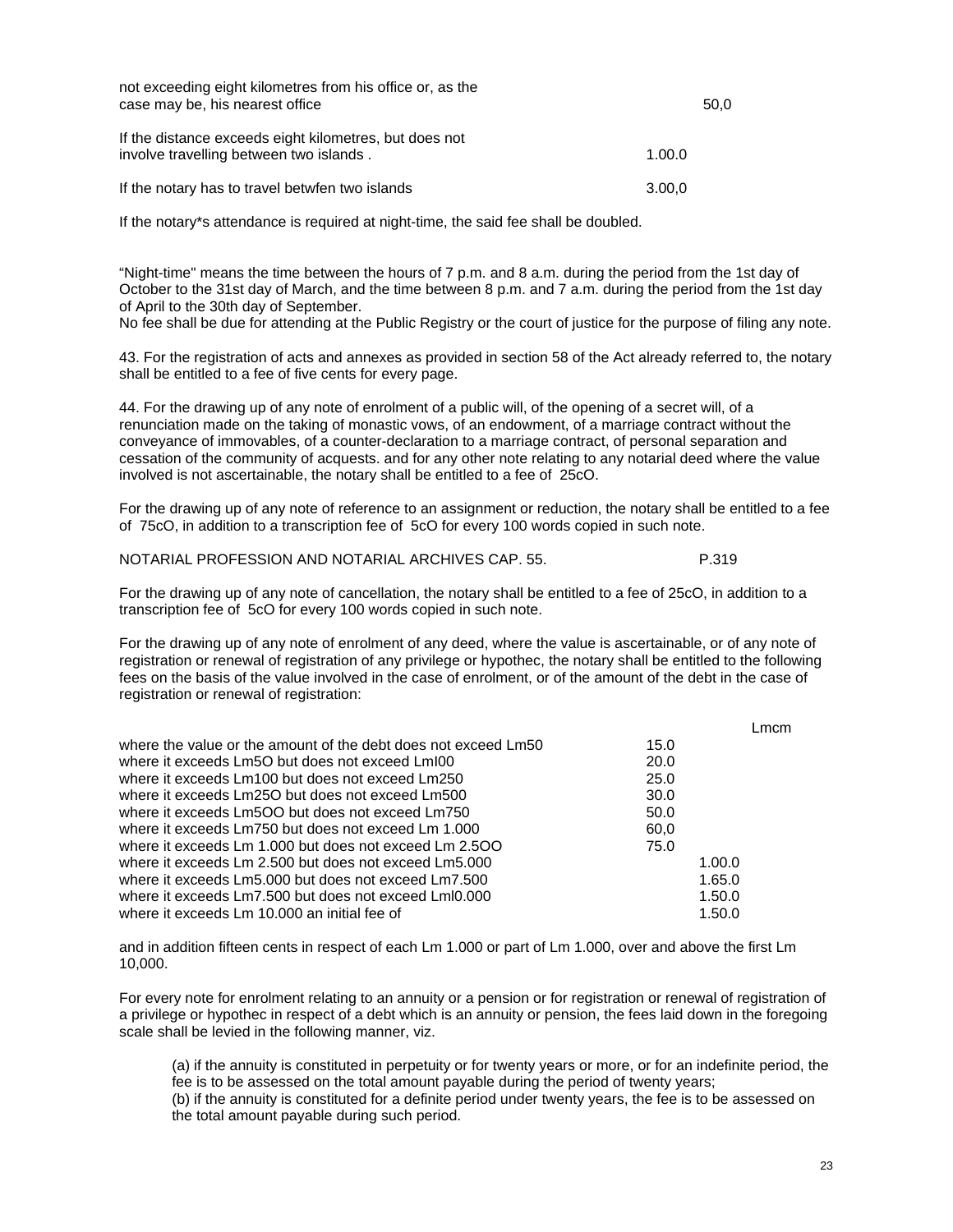(c) if the annuity is constituted for the life or lives of any person or persons, the fee is to be assessed on the total amount payable during the period of twelve years.

For the drawing up of any note referred to in section 47 and 49 of the Act already mentioned or of any other note, a fee of fifteen cents shall be due to the notary.

For every annotation in the margin of an act required or ordered under the provisions of the said Act the notary may charge a fee of ten cents.

#### VII. General provisions

45. In any case not expressly provided for in the foregoing provisions of this Tariff, the fee payable shall be assessed by analogy to other cases expressly mentioned in those provisions.

#### CAP. 55. NOTARIAL PROFESSION AND NOTARIAL ARCHIVES P. 320

The fees chargeable under this Tariff shall not be subject to rebate by reason of the acts not having been drawn up by the notary by whom they are received or of their being drawn up on printed forms.

#### PART II

## FEES PAYABLE IN THE NOTARIAL ARCHIVES

46. For any copy, extract, inspection or perusal of any notarial act deposited in the Archives, the same charges as are due to notaries by way of fee, shall be levied: provided that informal photocopies of any such acts which are requested by persons who are making researches for a purely historical, literary or scientific purpose and who arc authorised as such in virtue of item 49 hereof, shall be charged at the reduced rate of 3cO per page.

No fee shall be levied for the inspcction of an act if theparty orders a copy or extract thereof or therefrom.

For any copy of or extract from any act which is difficult to read, the fees normally payable shall be doubled.

47. For the inspection or perusal of any notarial act kept in the Archives, a fee of 5cO shall be charged:

Provided that if. at the request of a person, a notarial act is read to that person by a member of the staff of the Archives, a fee of 5cO for every half hour or part thereof so occupied, shall be charged.

No fee shall be payable by a notary who inspects or reads acts received by him or by a notary of whose acts he is keeper.

48. For the search of any act whereof the Archivist is keeper, the fees prescribed in paragraph 37 of this Tariff, shall be payable to the Archivist.

49. No fee shall be charged for the inspection or reading of any act or for any search made for a purely historical, literary or scientific purpose, by any person specially authorized in that behalf by the Minister responsible for justice with the advice of the Notarial Council and the Archivist.

50. Where the Archivist is required to attend at any place outside the Archives in connection with the removal of any act therefrom, a fee of 20c shall be paid by the person in whose interest the act shall have been so removed.

CAP. 56.1 PUBLIC REGISTRY **P. 322** 

PUBLIC REGISTRY ACT

To repeal and to re-enact with amendments the law relating to the Public Registry. (12th May, 1927) \*

CHAPTER 56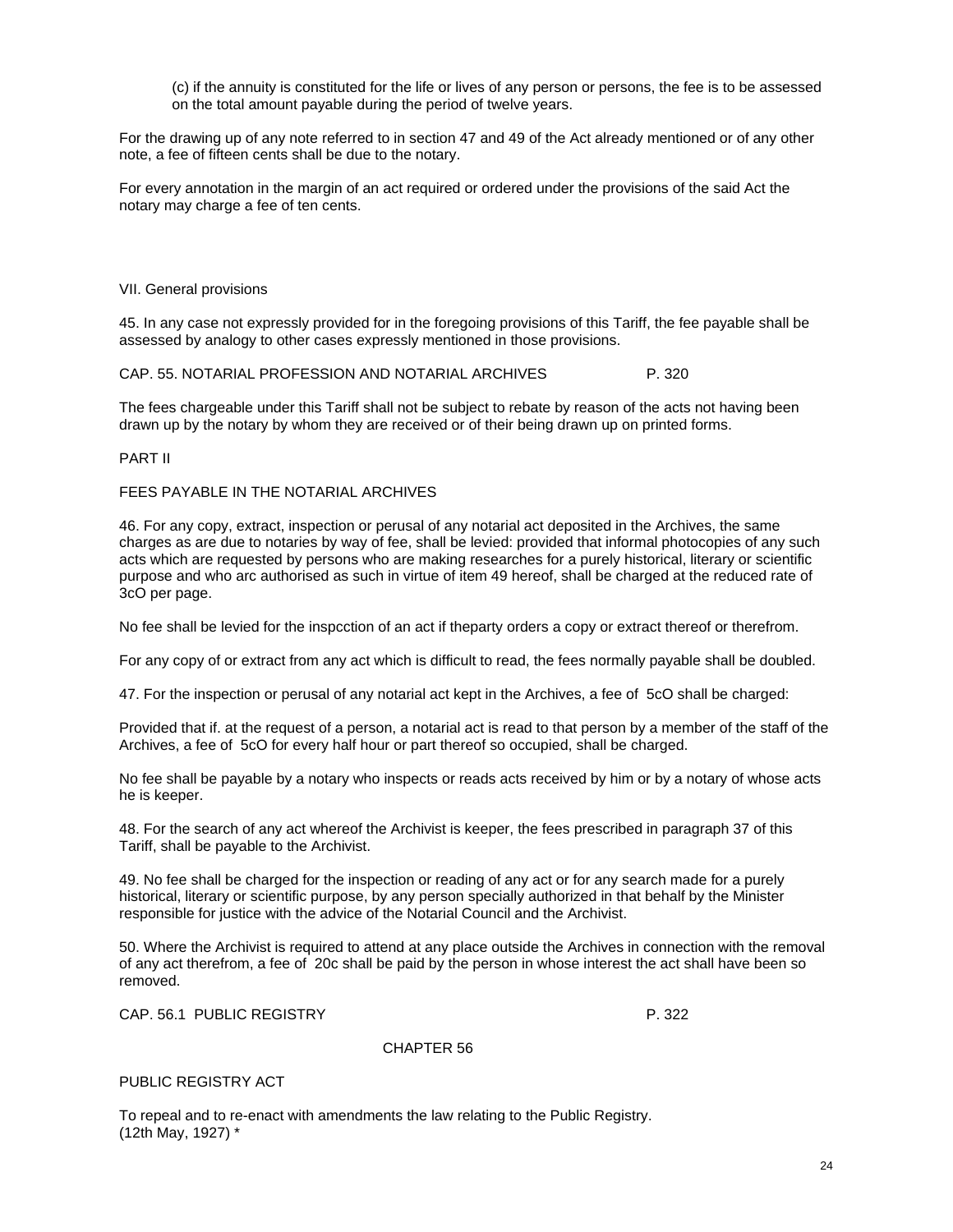Enacted ky Act XII of 1927, as amended by Act of 1928, Ordinances. XXV of 1938, XL of 1939 and XXIV of 1940: Acts: XXIX of 1948 and VI of 1951., Leqal Notice 4 of 1963: and Acts: XXV of 1963, III and XXIII of 1967, III of 1969. V of 1972. XI of 1973, VI of 1974, XXXV of 1979 and XIII of 1983, XVII of 1984, XII of 1986 and XXXlof 1986: Legal Notice 71 of 1987 and Act XXXVII of 1988. Incorporaiing also Sections 7(2),8, Il and 12 of, and Form annexed to Ordinance XIII of 1983.

Short title.

1. This Act may be cited as the Public Registry Act.

A Public Registry Office in Valletta (Malta) and another in Victoria (Gozo)

2. There shall be a Public Registry Office in the city of Valletta (Malta) and another in the city of Victoria (Gozo) for the registration of causes of preference among creditors for the enrolment of acts requiring registration in order to have effect in regard to third parties, and for all other registrations required by law.

Director of the Public Registry,

Amended by: III. 1967.2: XXIII. 1967.2: XXXV. 1979.2; XXXI. 1986.2.

3. (1) Each of the said offices shall be under the management of an officer called Director of the Public Registry, hereinafter referred to as the Director, who shall also be the Treasurer of theRegistry, and shall receive on account of the Government the fees

leviable in accordance with the Tariff in the First Schedule hereto.

Assistant Director of Public Registry.

(2)In the Public Registry Office of Valletta (Malta), there shallalso be two Assistant Directors. (3) Saving the provisions of subsection (1) of this section and of section 35, any of the Assistant Directors may exercise all or any of the functions which are by this Act assigned to the, Director.

Delegation of Functions by Director

(3A) The Director may delegate or assign any of his functions under this Act to officers who hold the degree of Doctor of Laws and who perform duties in the Public Registry, which delegation or assignment shall be notified in the Gazette before such officers

commence to perform such functions.

(3) In the exercise of any such function an Assistant Director or an officer mentioned in subsection (3 A) of this section shall have the same powers and the same obligations as are by this Act conferred on or imposed upon the Director and to the extent required for that purpose any reference in this Act to the Director, except such reference in subsection (3) of this section, in section 35 and in section 37, shall be deemed to include a reference to an Assistant Director or an officer mentioned in subsection (3A) of this section.

\* See Act No. V of 1927. omitted under the Statute Law Revision Ordinance. 1936, the Statute Law Revision Act. 1980, and Government Notice No. 145 of the 26th of April, 1927.

NOTARIAL PROFESSION AND NOTARIAL ARCHIVES CAP. 55. P.321

### PART III

# FEES PAYABLE TO EXPERTS AND INTERPRETERS

51. The fees payable to any paleographer. photographer or other special expert for services rendered under section 77 of the Act, and the fees payable to any interpreter shall be taxed by the notary or the Archivist, as the case may be, by agreement with the parties, before the execution of the work by the paleographer, photographer or expert or before the employment of the interpreter.